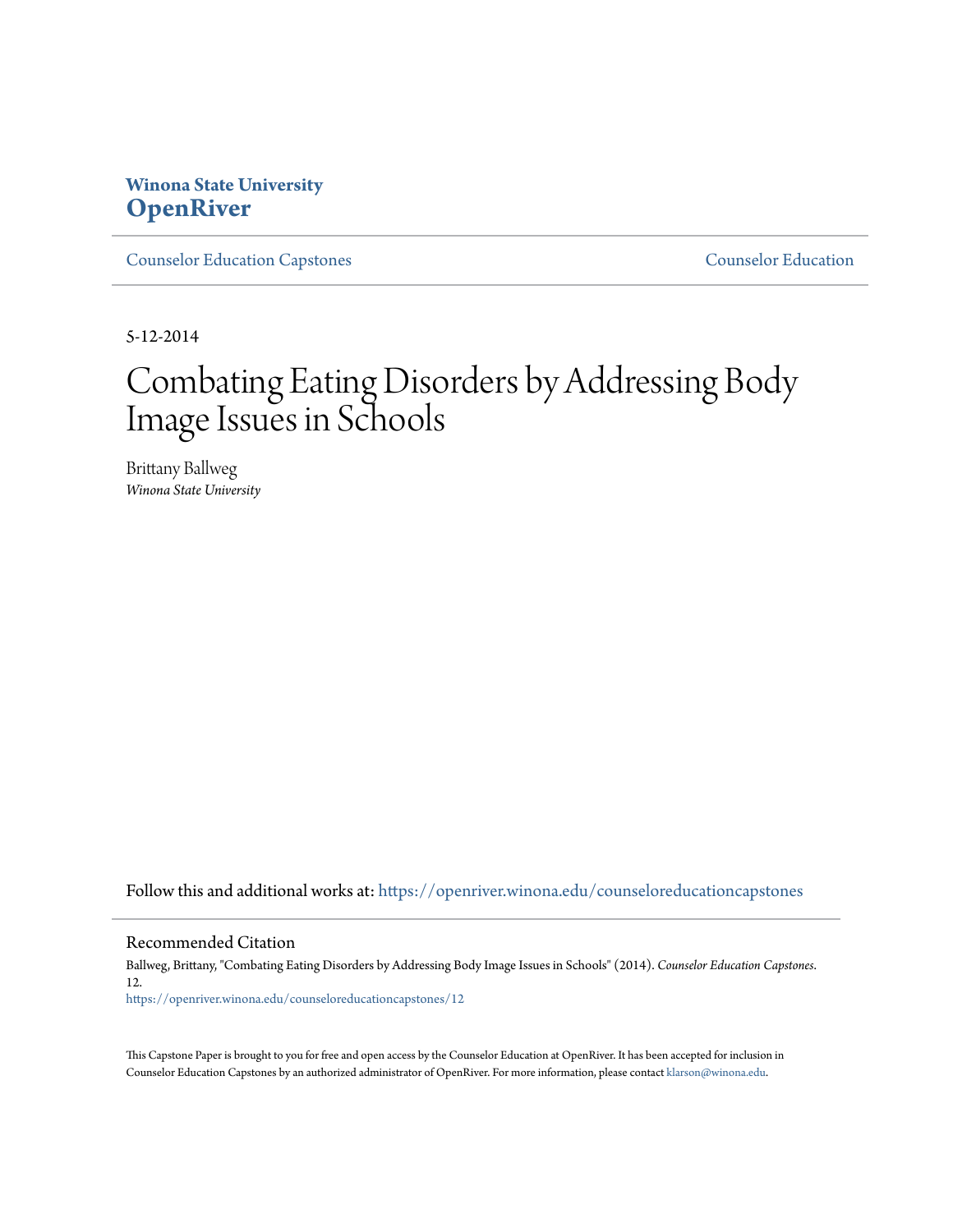# COMBATING EATING DISORDERS BY ADDRESSING BODY IMAGE ISSUES IN SCHOOLS

Brittany Ballweg

A Capstone Project submitted in partial fulfillment of the

requirements for the Master of Science Degree in

Counselor Education at

Winona State University

Spring 2014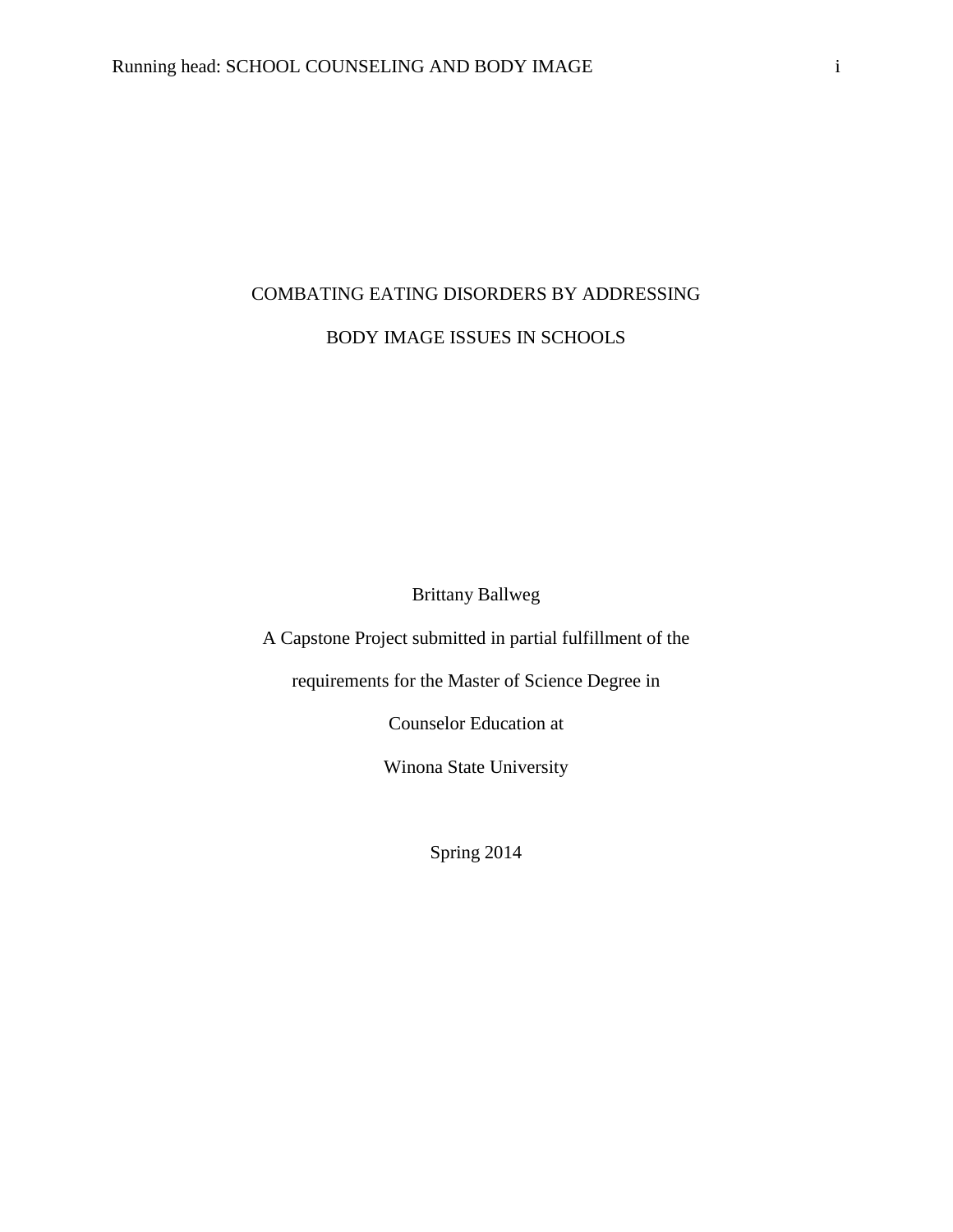## Winona State University

College of Education

Counselor Education Department

### CERTIFICATE OF APPROVAL

# CAPSTONE PROJECT

\_\_\_\_\_\_\_\_\_\_\_\_\_\_\_\_\_\_\_\_\_

\_\_\_\_\_\_\_\_\_\_\_\_\_\_\_\_\_\_\_\_\_\_\_\_\_\_\_

Combating Eating Disorders by Addressing Body Image Issues in Schools

This is to certify that the Capstone Project of

Brittany Ballweg

Has been approved by the faculty advisor and the CE 695 – Capstone Project

Course Instructor in partial fulfillment of the requirements for the

Master of Science Degree in

Counselor Education

Capstone Project Supervisor: \_\_ \_\_\_\_\_

Name

Approval Date: 5/12/14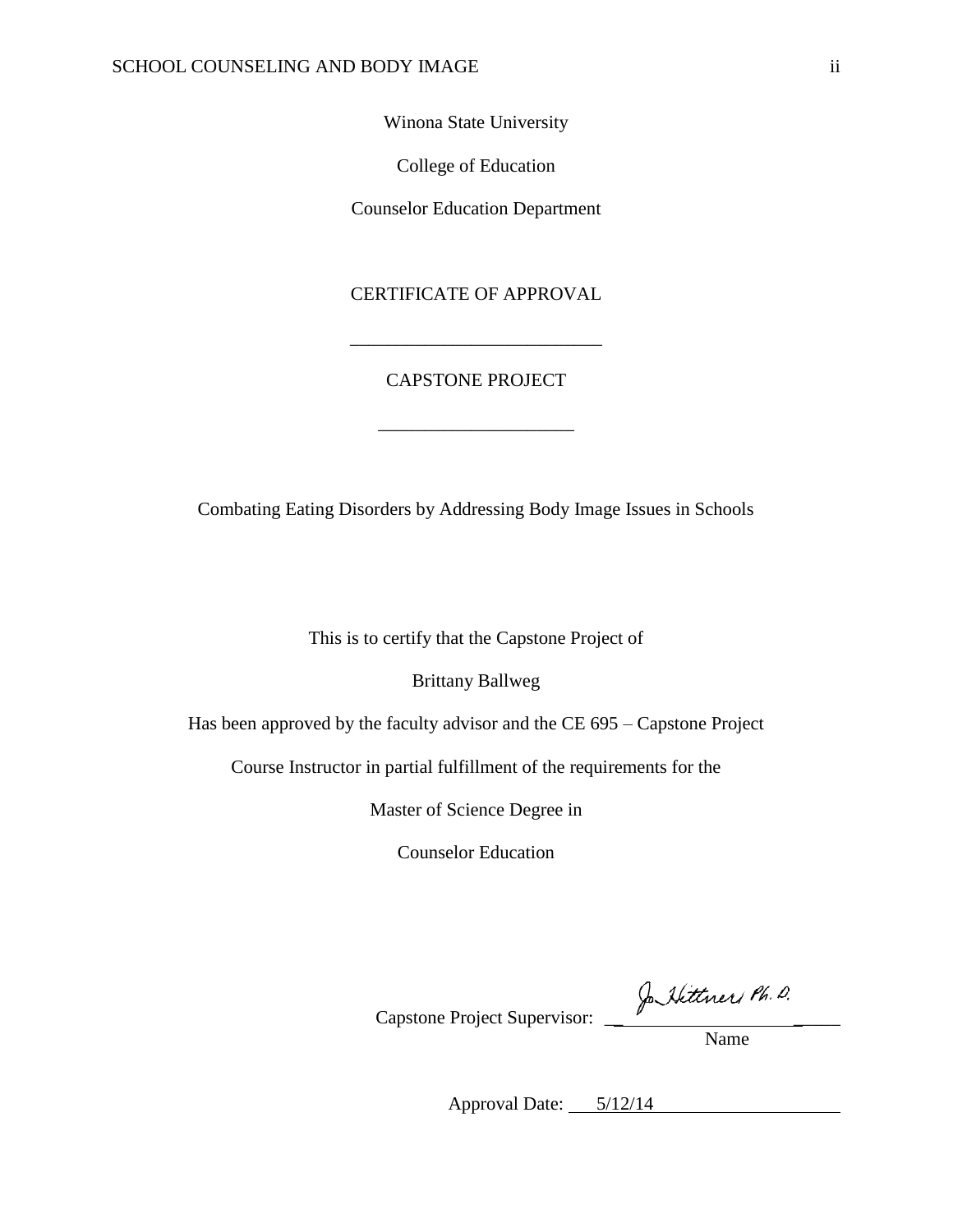#### Abstract

This research looks at two issues that are becoming more widely spread among children and adolescents: body image dissatisfaction and eating disorders. Past literature has centered on individuals who are dissatisfied with their bodies and the fact that this may put them more at risk for developing an eating disorder. Most school professionals are not experts when it comes to eating disorder and body image terminology and treatment practices. As school counselors help with the personal/social, career, and academic needs of each student they work with, it is important for them to be aware of the prevalent issues that are affecting their students and how to deal with them. This article looks at different types of eating disorders including anorexia nervosa and bulimia nervosa as well as muscle dysmorphia, which is a body image disorder. It defines body image and body dissatisfaction while discussing what factors contribute to a person's body image. Finally, this paper explains the school counselor's role in addressing body image issues in schools by providing preventative programming ideas and intervention strategies.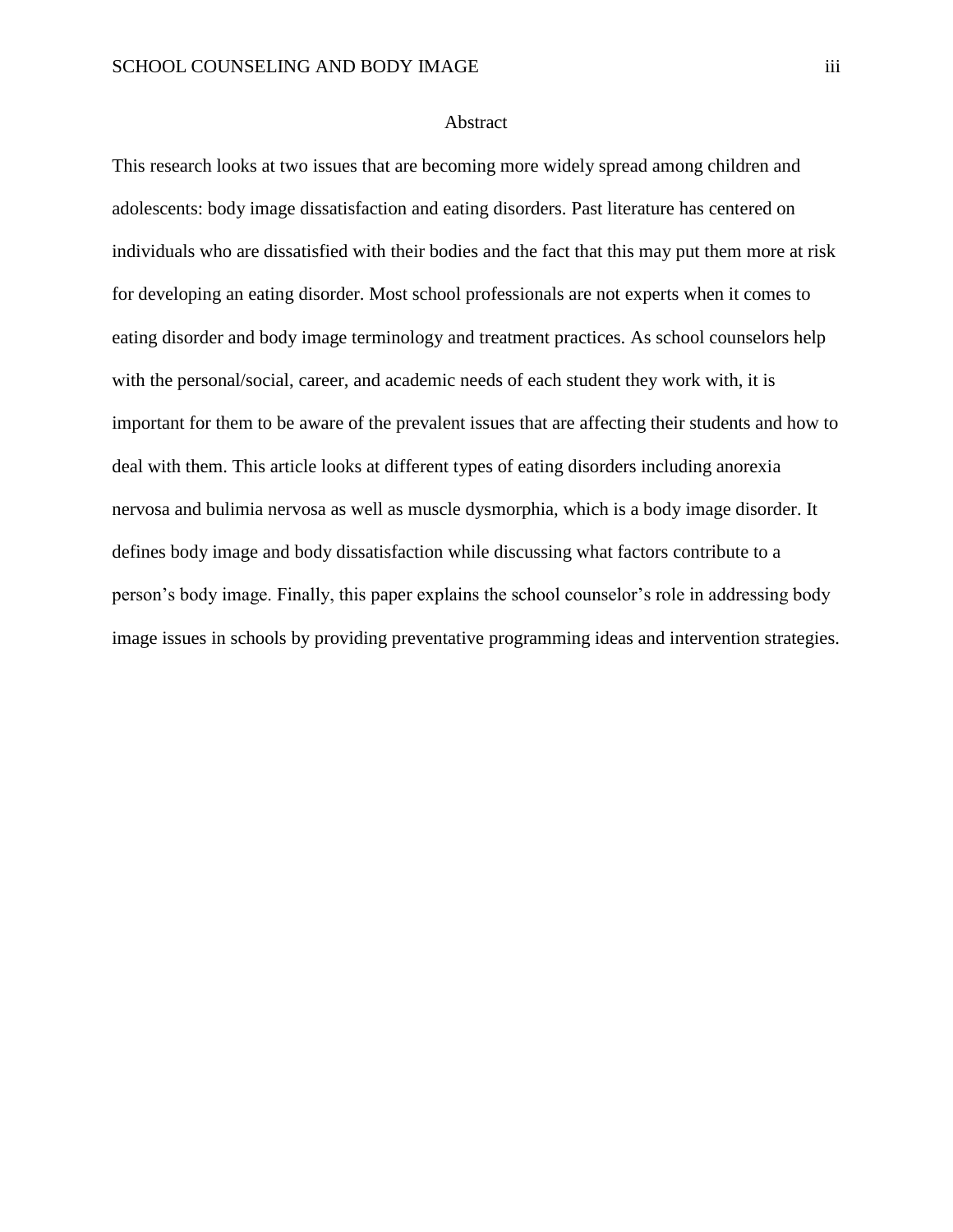# Contents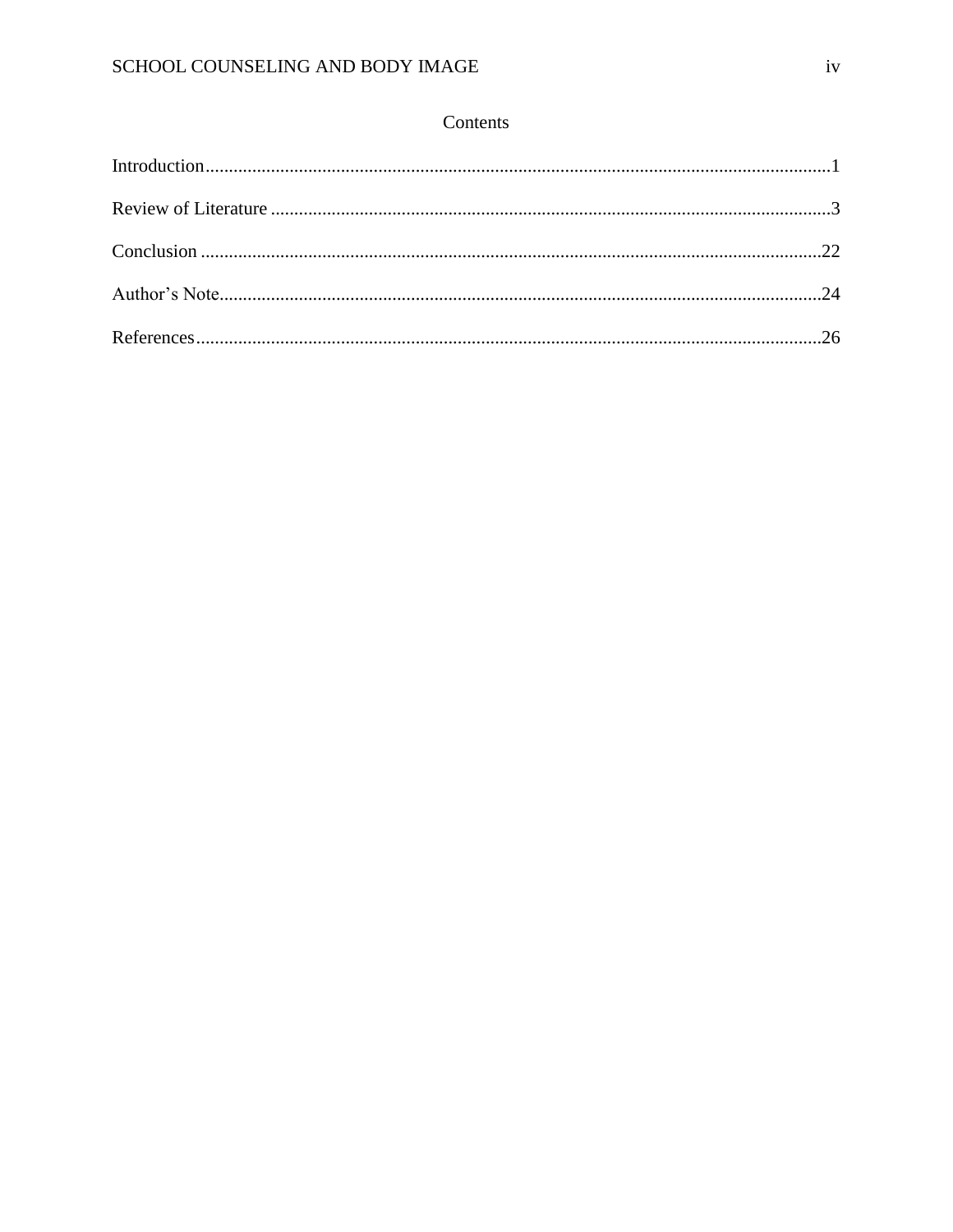#### Introduction

In the United States, the prevalence rate of eating disorders continues to consistently rise. According to the National Eating Disorder Association (2012), nearly 20 million women and 10 million men suffer from an eating disorder at some point in their lives. As the prevalence rate has increased, the age in which children and adolescents start to worry about their weight and appearance has decreased. The National Eating Disorder Association (2012) reported that forty to sixty percent of elementary girls between the ages of six and twelve are concerned about their appearance and gaining weight. Hutchinson and Rapee (2007) explained that the increasingly high rates of eating disorders are often a source of concern for mental health professionals because the treatment typically requires long-term, multidisciplinary interventions which can be expensive and take up a great deal of time.

Much of the past research has focused on the causes of eating disorders. A common risk factor that predisposes individuals to eating disorders is body image. Children and adolescents often worry about how others are viewing them and they compare themselves to their peers or role models in the media. According to Grant and Cash (1995) approximately one-third of women and one-fourth of men in society reported feeling an overall dissatisfaction with their bodies. Swami, Taylor, & Carvalho (2011) suggested that feeling anxious about one's appearance is a "normative" experience among most girls and women in Western culture. The severity of body image disturbance can be expressed on a continuum, which ranges from ordinary displeasure to obsessively preoccupied with body, weight, or appearance (Bhatnagar, Wisniewski, Solomon, & Heinberg, 2012). Some degree of body image discontent is, in fact, normal. However, it is how individuals deal with the dissatisfied thoughts, feelings, and beliefs about their bodies that affect their overall functionality and quality of life. Brannan and Petrie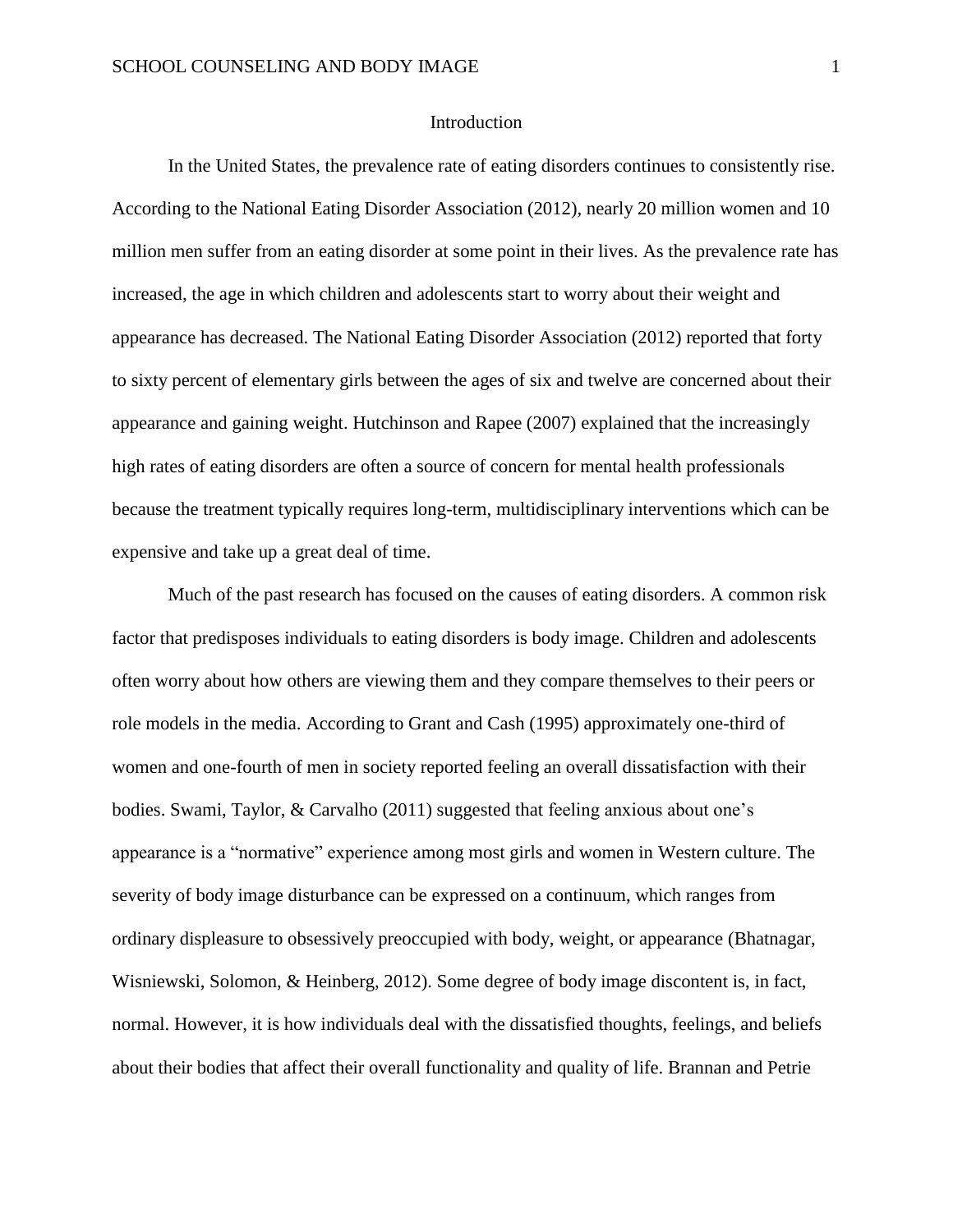(2011) explained that the way individuals view their bodies may affect many other aspects of their lives. Body image dissatisfaction has been found to be one of the greatest risk factors contributing to disordered eating behaviors and attitudes (Ricciardelli & McCabe, 2001).

Body image dissatisfaction and problem eating behaviors continue to be issues for students of all ages. School counselors consistently report they are lacking the education, training, and knowledge of body image and eating disorder terminology, prevention, and treatment (Yager and O'Dea, 2005). Because of this, the question that many school counselors have is how they can help improve body image satisfaction and self-esteem amongst their students as a way to prevent the diagnosis of an eating disorder. With that being said, it is important for school counselors to be aware of the factors that contribute to a person's body image and what can be done in the school setting to promote positive body images and healthy eating habits as well as intervention strategies for students who are at-risk for being diagnosed with an eating disorder.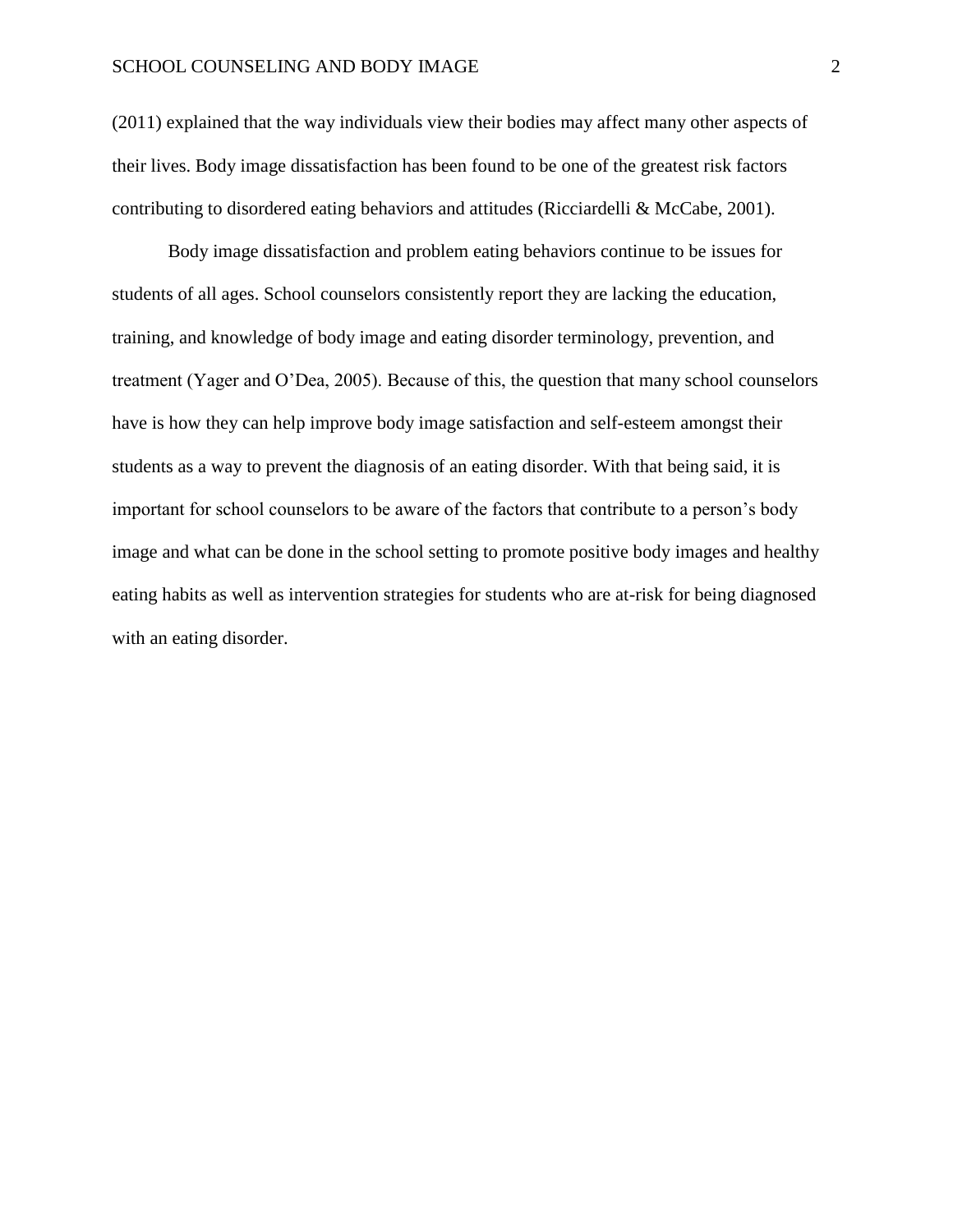#### **Review of Literature**

School counselors have grown increasingly important when it comes to dealing with issues related to body image and self-esteem. Oftentimes if these issues are left unresolved they can lead to eating disorders, which become a life-long battle for the individuals affected as well as their loved ones. A concern that many school counselors and other school professionals have run into is the fact that very few individuals are educated on eating disorders and body image issues. Because of this lack of education, many school counselors do not feel knowledgeable and competent enough to develop preventative programs or intervention strategies within their schools. Yager and O'Dea (2006) confirmed that "40% of school counselors did not feel competent in helping students with eating disorders and 49% reported that they felt only moderately competent" (p. 264). That being said, this research aims to educate school counselors on types of eating disorders as well as a common body image disorder. The research will also take a look at body image and contributing factors to an individual's body image satisfaction or dissatisfaction. Furthermore, the intent of this research is to look at the role of the school counselor in addressing body image concerns and to provide possible preventative programs or intervention strategies that could be implemented in schools.

#### **What is Disordered Eating?**

As previously stated, the incidence rate of eating disorders among children and adolescents in the United States has continued to rise. For this reason, it is especially important for school counselors to be knowledgeable of what constitutes disordered eating and what happens when problematic eating behaviors are not addressed. Hill, Masuda, and Latzman (2013) explained the two categories of disordered eating as cognitions and behaviors. Disordered eating cognitions are recognized by the thoughts individuals have reflecting the perceived need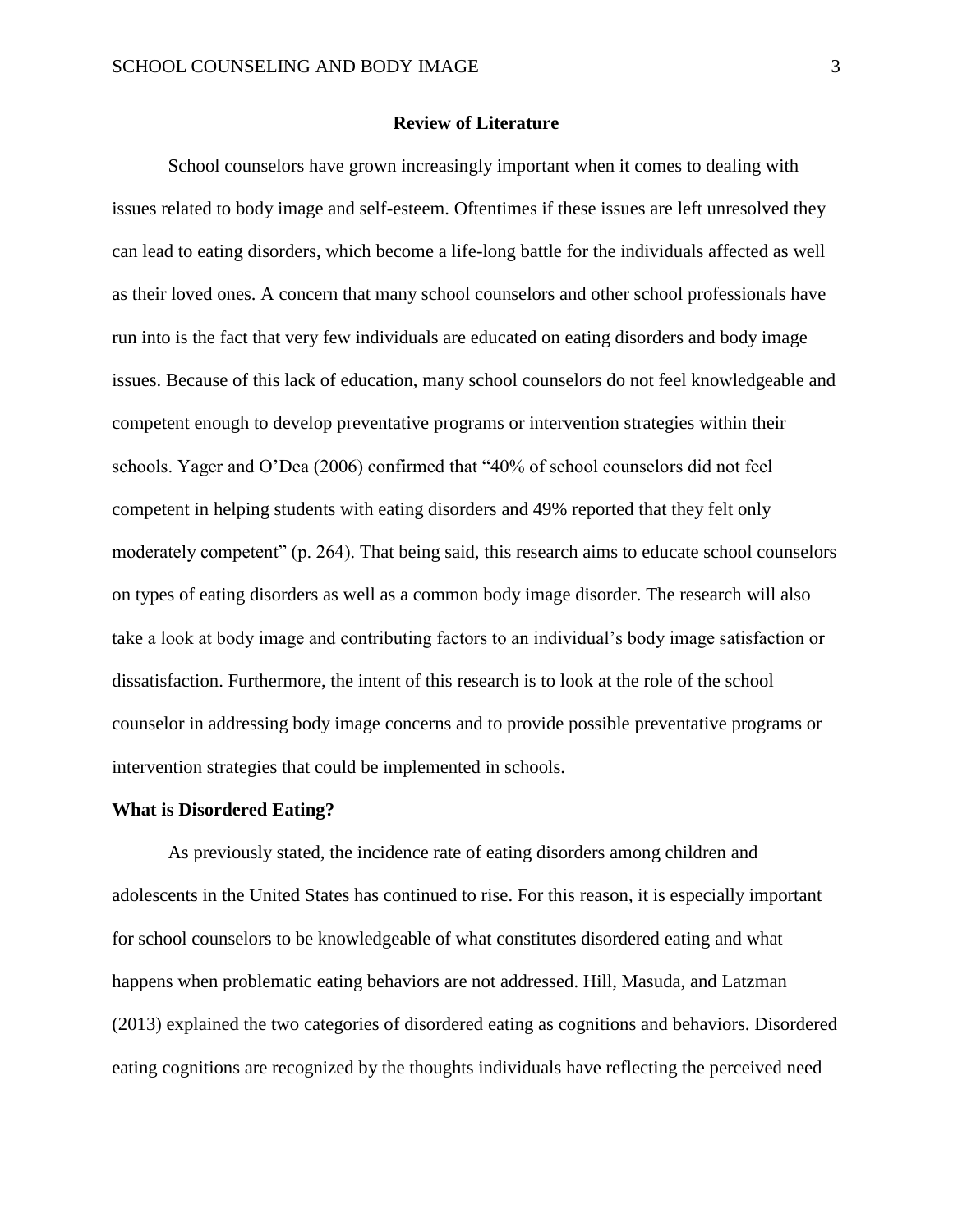to diet and restrict weight as well as body dissatisfaction and the belief that in order to be socially accepted they must be thin (Hill, Masuda, & Latzman, 2013). Disordered eating behaviors are often referred to as problematic eating behaviors and include avoiding eating when hungry (Hill et al., 2013), excessive exercising with the goal of losing weight, dieting, binge eating, preoccupation with calories and food, and purging after eating (Ricciardelli & McCabe, 2001). Disordered eating has been linked to "low self-esteem, depression, anxiety, and a range of medical concerns, such as menstrual irregularities, esophageal complications, and other gastrointestinal problems" (Hill et al., 2013, p. 336). Disordered eating left untreated may lead to the diagnosis of an eating disorder and could potentially interfere with other areas of a person's development and life.

#### **Eating and Body Image Disorders**

Inevitably, school counselors will work with a student or students who have an eating disorder of some kind. Eating disorders are complex illnesses that influence the interaction between an individual's biological, psychological, and social worlds (Manley, Rickson, & Standeven, 2000). Nassar, Hodges, and Ollendick (1992) reported that the average age an individual shows signs of an eating disorder is 11.7 years old. Due to children and adolescents worrying about their weight at younger ages, it is important for school counselors at all levels to be educated on the different types of eating disorders and the warning signs that are associated with each. For the purpose of this research, the eating disorders that will be discussed are anorexia nervosa and bulimia nervosa. Aside from eating disorders, it is also important to understand a common body image disorder called muscle dysmorphia.

**Anorexia Nervosa.** Anorexia nervosa is a dangerous and life-threatening illness where individuals restrict the amount of food they ingest leading to severe loss of weight. Manley,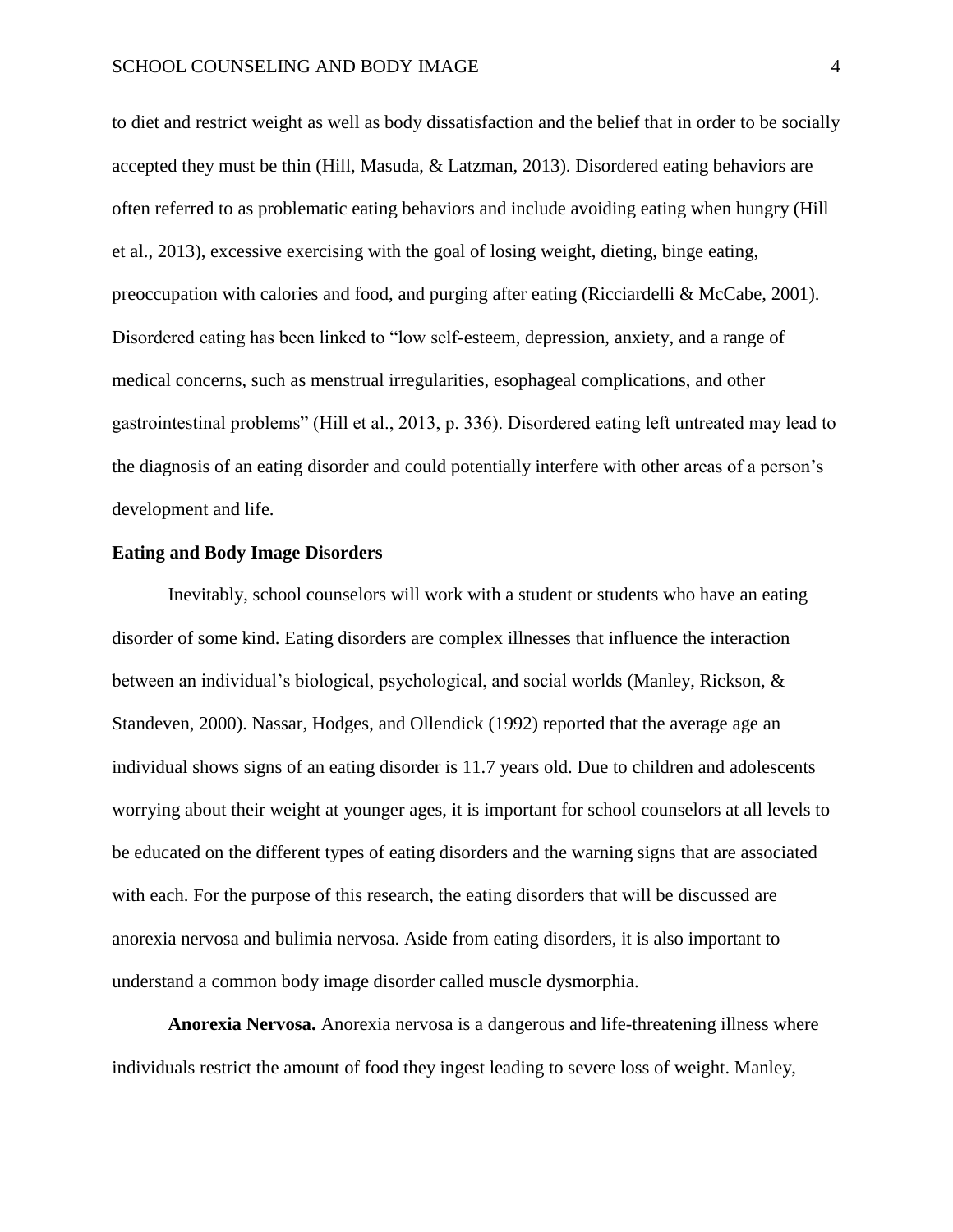Rickson, and Standeven (2000) revealed that anorexia nervosa has been found to have the highest rate of mortality out of any mental health diagnosis. Individuals with anorexia often have a strong fear of gaining weight or getting "fat" even when they are significantly below normal body weight (Manley et al., 2000). School counselors should be familiar with possible warning signs of anorexia. Students with anorexia are often preoccupied with their weight and making frequent comments about feeling "fat" or wanting to lose weight (National Eating Disorder Association, 2012). Individuals may make excuses as to why they are not eating or deny hunger and develop food rituals such as rearranging food on the plate or chewing excessively (National Eating Disorder Association, 2012). Often individuals with anorexia have a rigorous exercise regimen and begin to withdraw from family, friends, and those closest to them. Many times individuals with anorexia are unable to realize the severity of their problem or deny that they have a problem (Manley et al., 2000).

**Bulimia Nervosa.** Another eating disorder that is common amongst children and adolescents is bulimia nervosa. People with bulimia nervosa engage in episodes of binge eating or eating an excessive amount of food high in calories (National Eating Disorder Association, 2012). Loss of control is generally the reasoning behind the binge eating and is usually done in secret because the individuals feel guilty they were unable to control themselves (Manley et al., 2000). Episodes of binge eating are followed by episodes of purging, which could be done by self-induced vomiting, dieting, fasting, use of laxatives, or excessive exercise (Manley et al., 2000). Possible warning signs of bulimia are disappearance of large amounts of food in short periods of time, evidence of purging such as frequent trips to the bathroom, lifestyle schedule changes used to make time for bingeing and purging, withdrawal from friends and family, and preoccupation with weight loss and control of food (National Eating Disorder Association,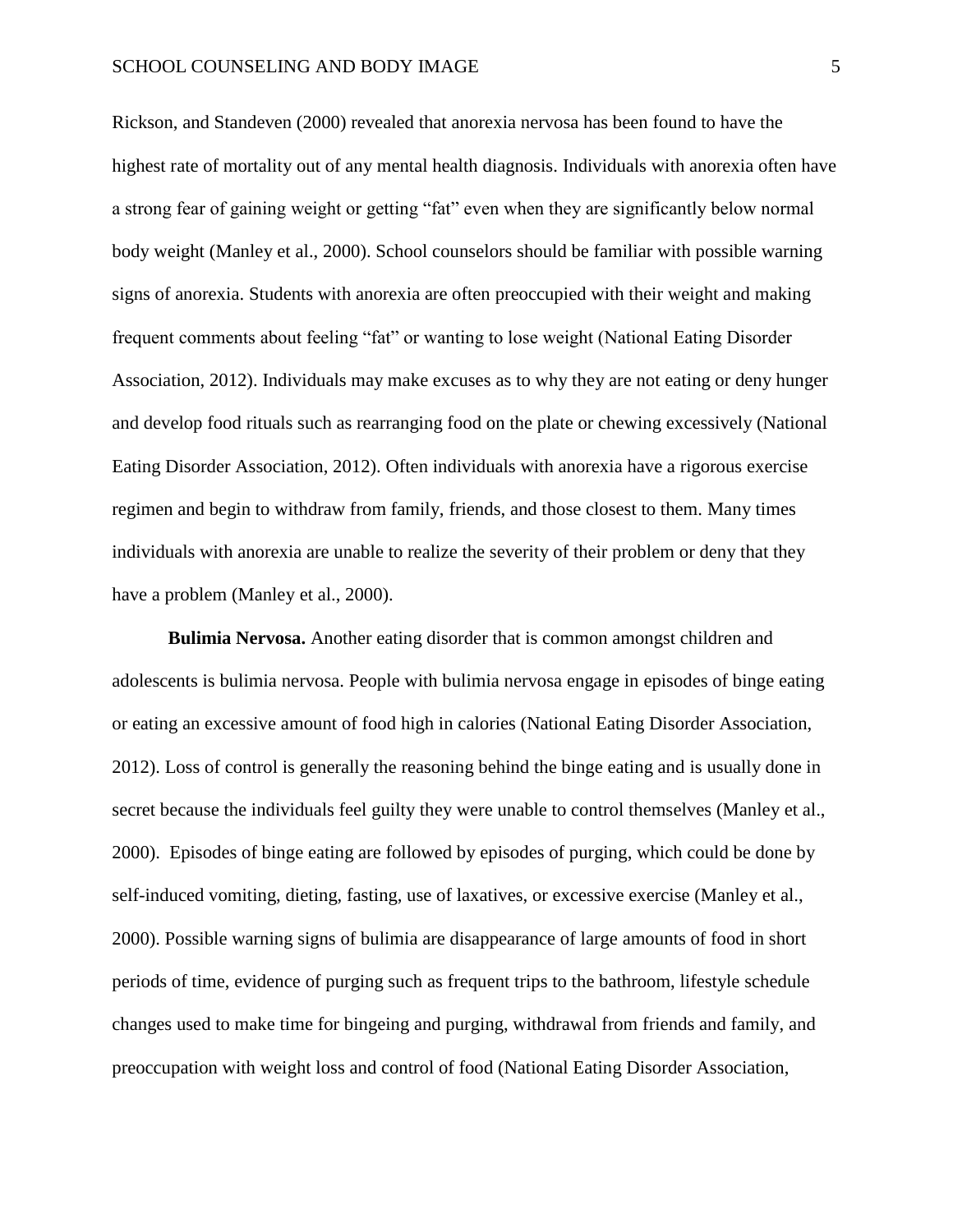2012). Unfortunately, only one third to one half of individuals who are diagnosed with bulimia nervosa make a full, permanent recovery (Bhatnagar et al., 2012).

**Muscle Dysmorphia.** As discussed throughout the literature, the majority of people affected by eating disorders are middle-class female adolescents (Nassar, Hodges, & Ollendick, 1992). However, Murray et al. (2012) reported that recent research has shown the prevalence of male body image dissatisfaction to be comparable to the prevalence of female body image dissatisfaction. With this in mind, it is important to be aware of another disorder that frequently affects males and has symptoms and causes similar to those of an eating disorder. Muscle dysmorphia is a body image disorder that most often affects males, especially bodybuilders and weightlifters, who have a negative body image (Wolke &Sapouna, 2007). Murray et al. (2012) explained that roughly 95 percent of American males are dissatisfied with their bodies. Cafri, Olivardia, & Thompson (2008) shared that muscle dysmorphia is a subtype of body dysmorphic disorder. Individuals with body dysmorphic disorder are often preoccupied with a particular aspect of their appearance, whereas individuals with muscle dysmorphia are preoccupied specifically by their muscularity (Cafri, Olivardia, & Thompson, 2008). Like with females, today's society and the media play a central role in what individuals view as acceptable. Generally, females try to decrease body weight and strive to be thin while males attempt to increase body weight in the form of muscle. Men with muscle dysmorphia may have a fear of looking too small when in reality they look normal or are uncharacteristically muscular (Wolke & Sapouna, 2007).

Muscle dysmorphia has also been identified as "reverse anorexia" because of the close behavioral and cognitive similarities (Murray et al., 2012). Individuals with muscle dysmorphia exhibit comparable characteristics to those with anorexia such as, following a rigorous or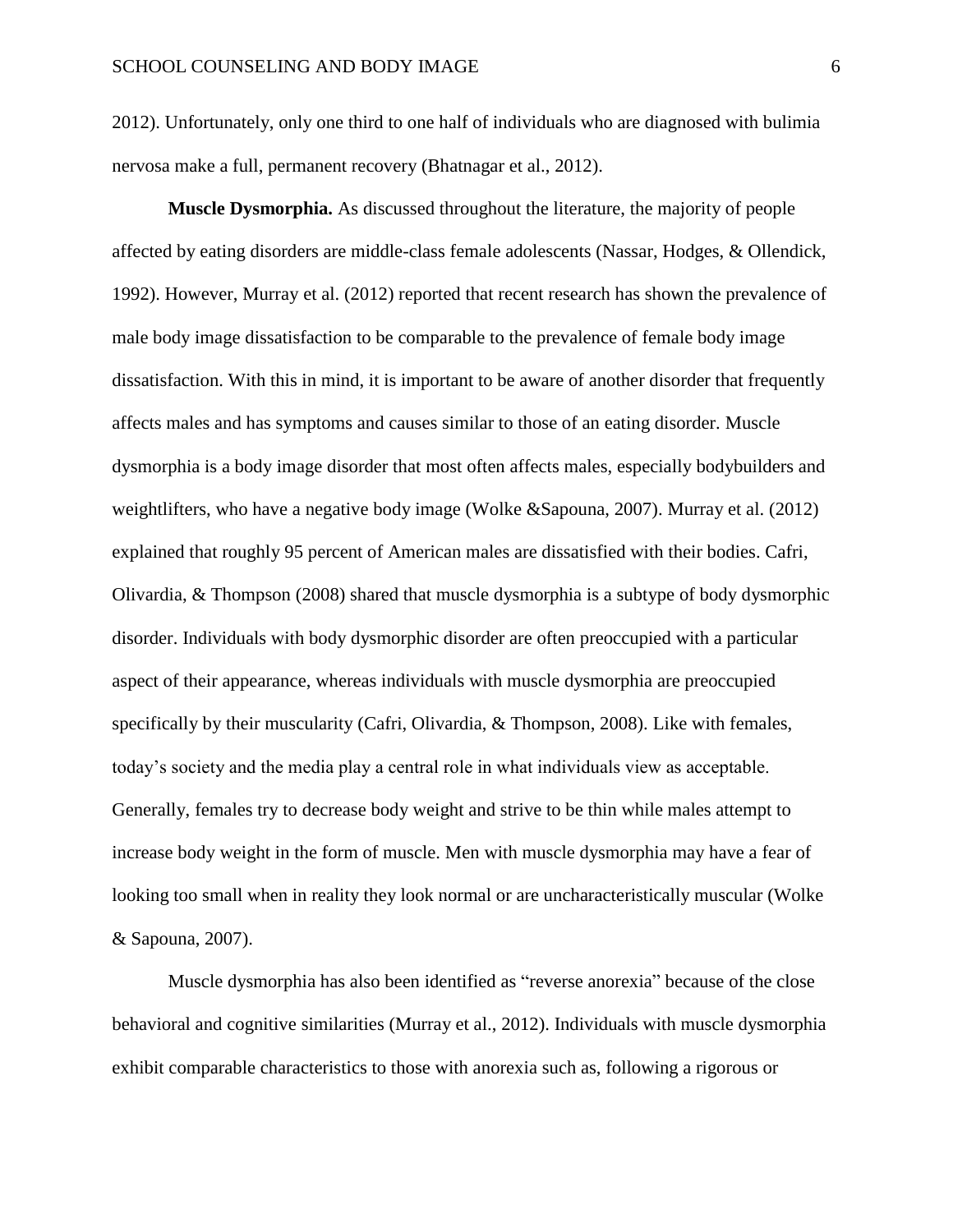excessive exercise regimen, adhering to a rigid diet plan, calculating the nutritional values for all food (Murray et al., 2012), and withdrawing from friends and family (Wolke & Sapouna, 2007). Like with eating disorders, individuals with muscle dysmorphia feel a sense of anxiety or guilt if they are unable to control themselves. When this happens, these individuals often try to compensate for their "failure" by adding an additional workout to their day (Murray et al., 2012). Wolke and Sapouna (2007) shared that it is common for men with muscle dysmorphia to simultaneously have an eating disorder. Frequently, individuals with muscle dysmorphia exhibit contradictory behaviors such as participating in highly structured diets to increase weight and muscularity while partaking in bulimic tendencies and purging to avoid consuming any fat (Wolke & Sapouna, 2007). Other behavioral characteristics of muscle dysmorphia include, compulsively checking mirrors (Cafri, Olivardia, & Thompson, 2008), avoidance of situations in which their bodies may be seen by others, and using substances to enhance appearance (Murray et al., 2012). Individuals with muscle dysmorphia tend to abuse or depend on steroids in order to achieve their desired body (Cafri, Olivardia, & Thompson, 2008).

#### **Body Image Defined**

Body image can be defined as the perception individuals have of their own bodies (Gabel & Kearney, 1998). This may include what individuals think about their appearances as well as how they feel in their bodies (National Eating Disorder Association, 2012). Ricciardelli & McCabe (2001) pointed out that some literature defines body image as "a reflection of one's general self-worth" (p. 331). Individuals are said to have either a positive or a negative body image. People with positive views of their bodies are ones who have a clear, unaltered perception of the shape of their bodies. Generally, these individuals feel comfortable in their own "skin" and are accepting of their natural bodies (National Eating Disorder Association, 2012). Conversely,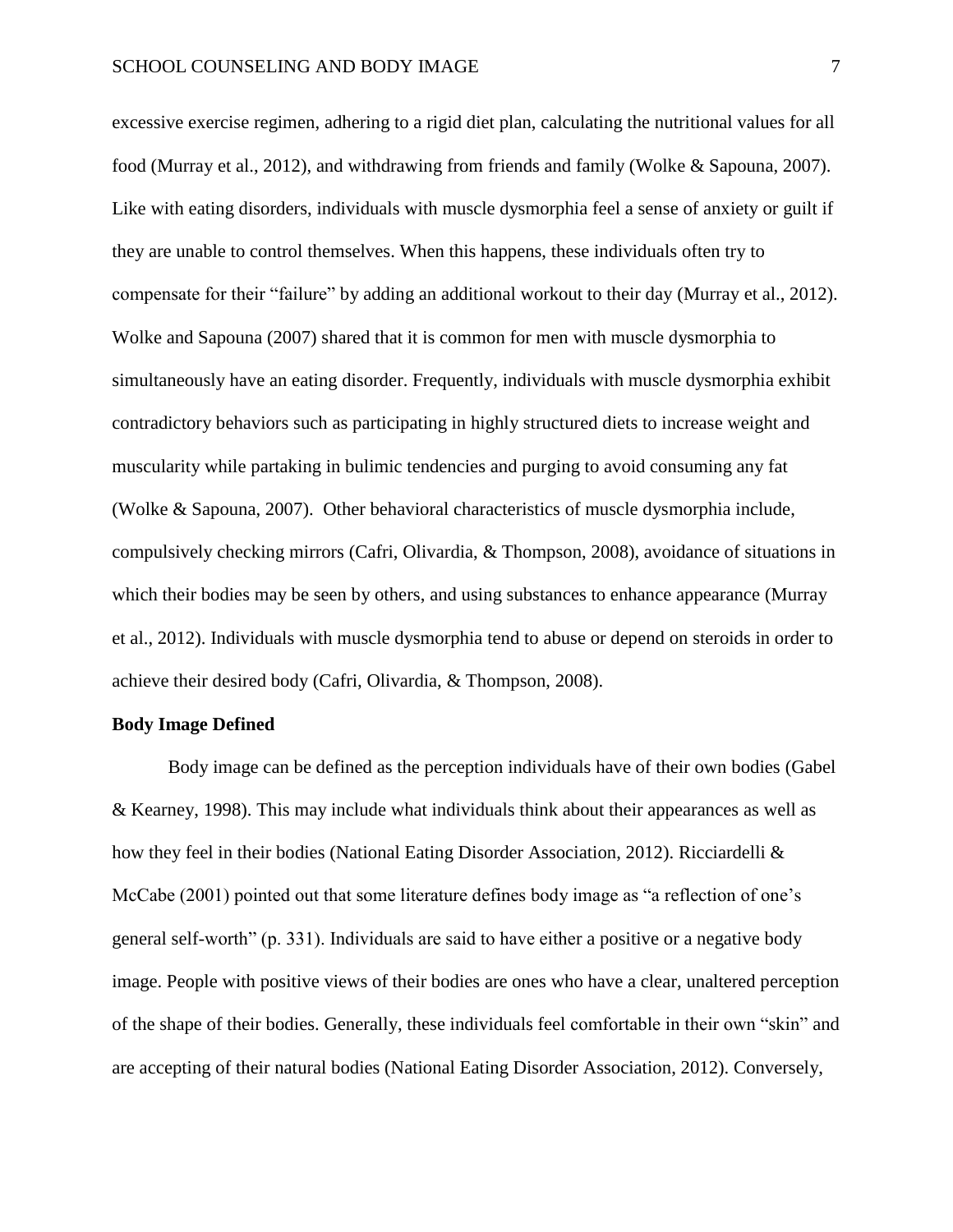people with negative body images often have a distorted perception of their bodies and do not see themselves as they really are. These individuals may feel ashamed, uncomfortable, or selfconscious about their bodies (National Eating Disorder, Association, 2012).

Two important concepts to understand in regard to body image are body image investment and body image orientation. Body image investment, also referred to as appearance orientation, is how important or how much attention is given to how one looks (Kvalem, Soest, Roald, & Skolleborg, 2006). Body image evaluation refers to the overall satisfaction or dissatisfaction with one's appearance (Kvalem et al., 2006). Body image evaluation stems from the discrepancy between or congruence of the perceived actual and ideal appearances (Kvalem et al., 2006).

#### **Body Dissatisfaction and Body Image Disturbance**

Individuals with negative body images can also be described as having body image disturbance (BID) or body dissatisfaction. Body dissatisfaction has increased dramatically over the past 25 years (Brannan & Petrie, 2011). Bhatnagar, Wisniewski, Solomon, and Heinberg (2012) explained body image disturbance as the "maladaptive internalized representation" of one's appearance (p. 1). Hill et al. (2013) defined body dissatisfaction as the discrepancy between ideal and perceived appearance. There are three components that make up people's body images: attitudinal, behavioral, and perceptual (Bhatnagar et al., 2012). Akos and Levitt (2002) pointed out that the attitudes and beliefs individuals have about their bodies and weight, rather than actual weight, is more predictive of body image disturbance and problematic eating behaviors. Behavioral body image refers to how often individuals take part in activities to manage their appearance or body-avoidance behaviors (Bhatnagar et al., 2012). Bhatnagar et al.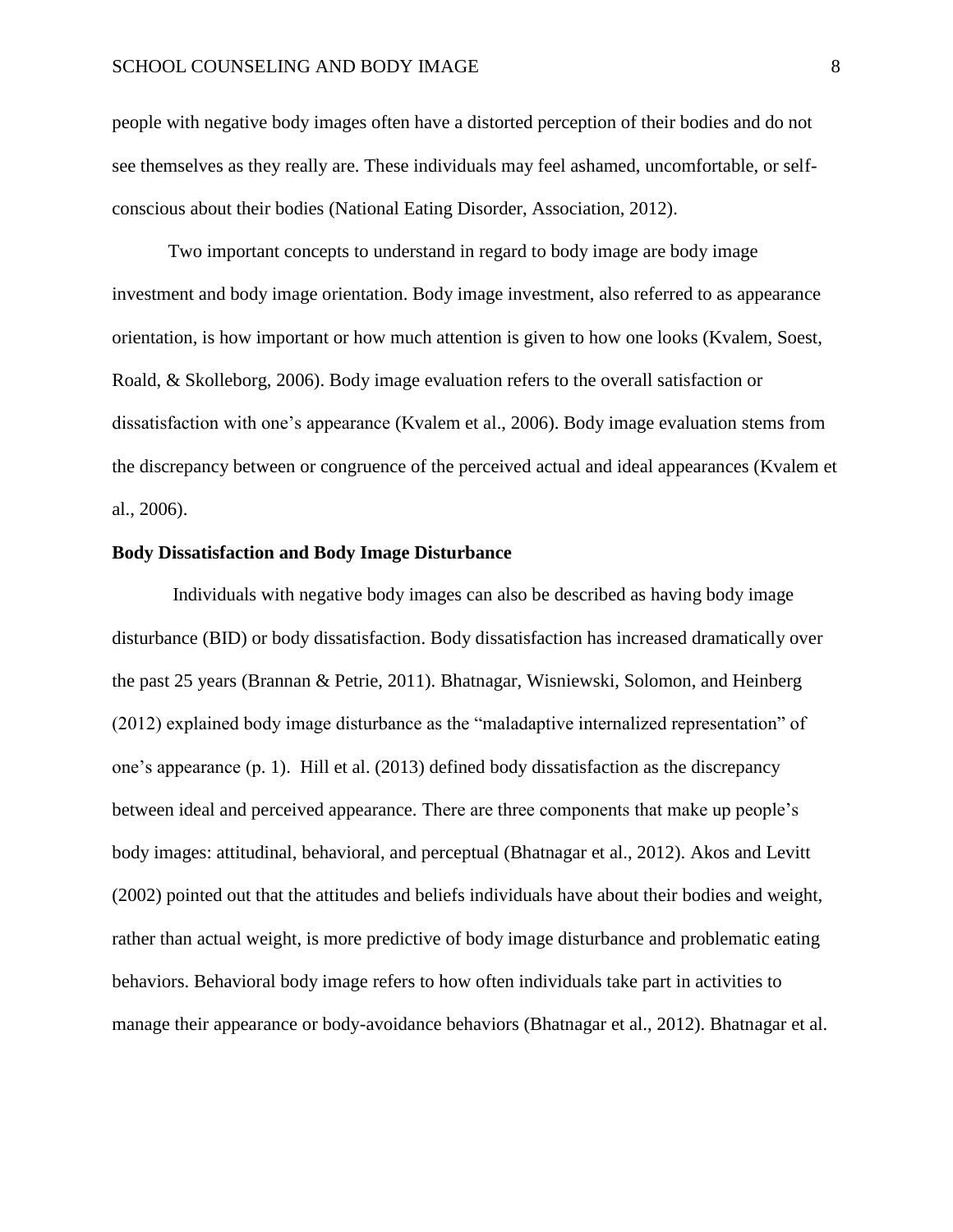(2012) reported that perceptual body image is how accurate individuals are in estimating their appearance and body size.

Oftentimes, individuals with negative body images are preoccupied with doing things to alter their bodies. They may obsess about their appearance and have a difficult time thinking about anything else in their lives or elect to do unnecessary cosmetic surgery to "fix" the part of their bodies that they are unhappy with (Choate, 2007). In addition, body image dissatisfaction can also be associated with extreme emotional distress and smoking onset (Choate, 2007). Individuals with body dissatisfaction may avoid particular situations or people, wear clothes that conceal their bodies, avoid mirrors or looking at their reflections, or excessively seek social approval (Bhatnagar et al., 2012). A negative body image has been found to increase the likelihood of having other issues such as depression, social anxiety, low self-esteem, sexual difficulties, and disordered eating (Grant and Cash, 1995).

Body dissatisfaction is considered a defining feature of an eating disorder as well as a factor that maintains problematic eating behaviors (Hill et al., 2013). A large amount of research has focused on the correlation between body image and the onset of an eating disorder. However, it is important to note that just because individuals are having negative thoughts about their bodies does not mean that these individuals will exhibit disordered eating patterns.

**Contributing factors.** There are a number of factors that have the potential of influencing people's body images. Throughout the literature five themes emerged. These factors included predisposing qualities of the individual, teasing or harassment, the influence that people's peers and family members have on them, societal influence or media exposure, and student athletes. Each of these components will be explained in greater detail and in relation to how they impact people's body images.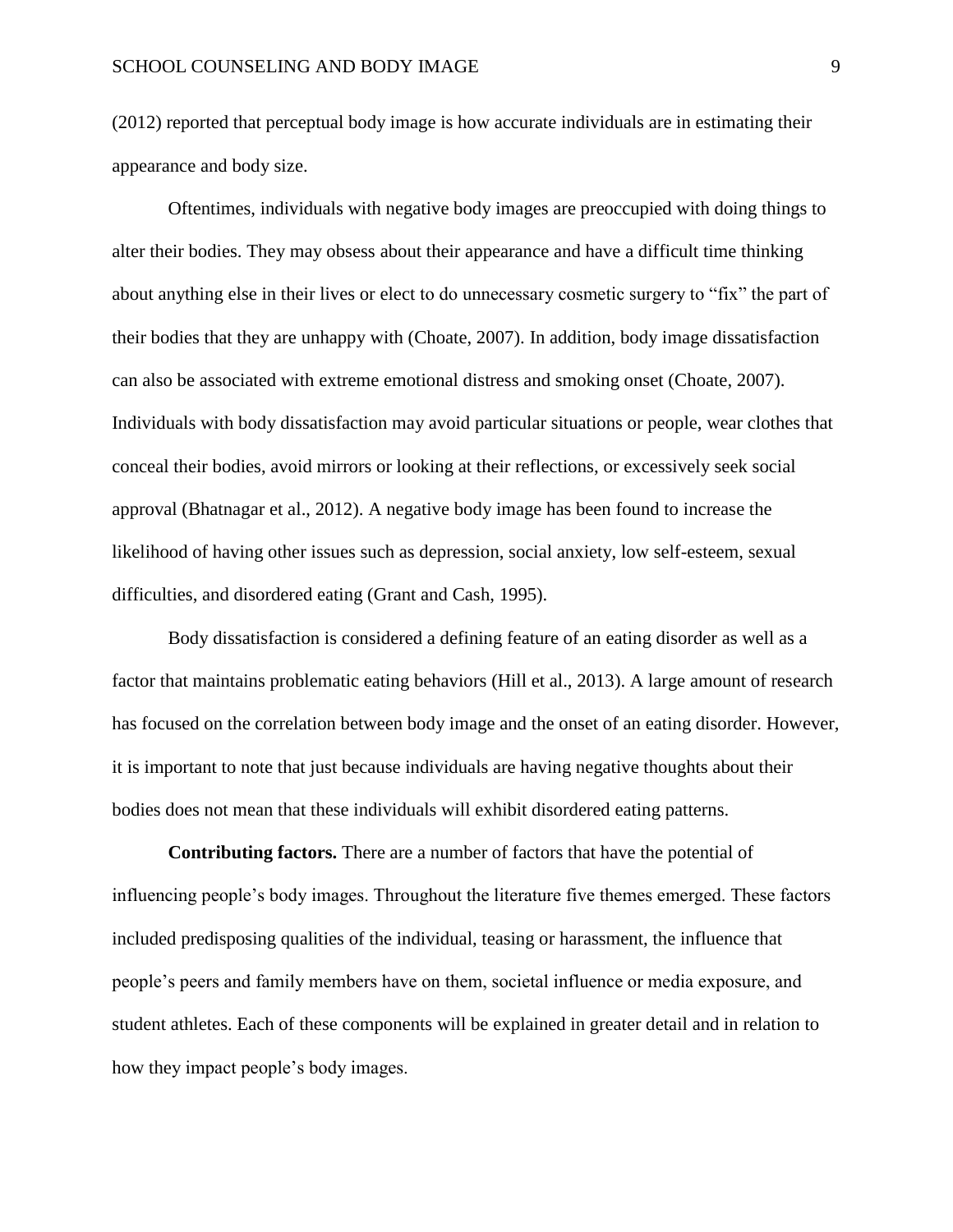*Predisposing qualities.* There are a number of personal characteristics and qualities that individuals may possess predisposing them to a negative body image. Some of these characteristics include gender, low self-esteem, physical changes (Akos & Levitt, 2002), low levels of self-determination, and pessimism (Brannan & Petri, 2011). As suggested by Brannan and Petrie (2011), the higher level of self-determination an individual possesses, the less that individual internalizes societal messages. Subsequently, this means these individuals have less body dissatisfaction. Although individuals may still possess some body dissatisfaction, highly self-determined people are better able to dismiss their dissatisfaction as something that does not impede on their lives or stop them from reaching their goals (Brannan & Petrie, 2011). Similarly, individuals who are optimistic tend to be more satisfied with their bodies. For individuals who are optimistic and have body dissatisfaction, these individuals are more likely to be able to look beyond the fact that their bodies do not meet the "ideal" and are able to focus on other aspects of their lives (Brannan & Petrie, 2011). Physical changes such as puberty and developmental changes, such as the increasing importance of peers and the search for one's identity can also be contributing factors to one's body image (Akos & Levitt, 2002). Ricciardelli & McCabe (2001) found that children who are highly dissatisfied with their bodies and have extreme body image concerns are often dissatisfied in other areas of their lives and have lower self-esteem and selfworth.

*Teasing.* Appearance-related teasing has become one of the biggest contributing factors to a person's body dissatisfaction. Teasing can be defined differently depending on the source. The definition that will be adhered to for the remainder of this paper is that "teasing is a specific type of bullying or peer victimization whereby the victims experience verbal taunts regarding some aspects of their appearance, personality, or behavior" (Liang, Jackson, & McKenzie, 2011,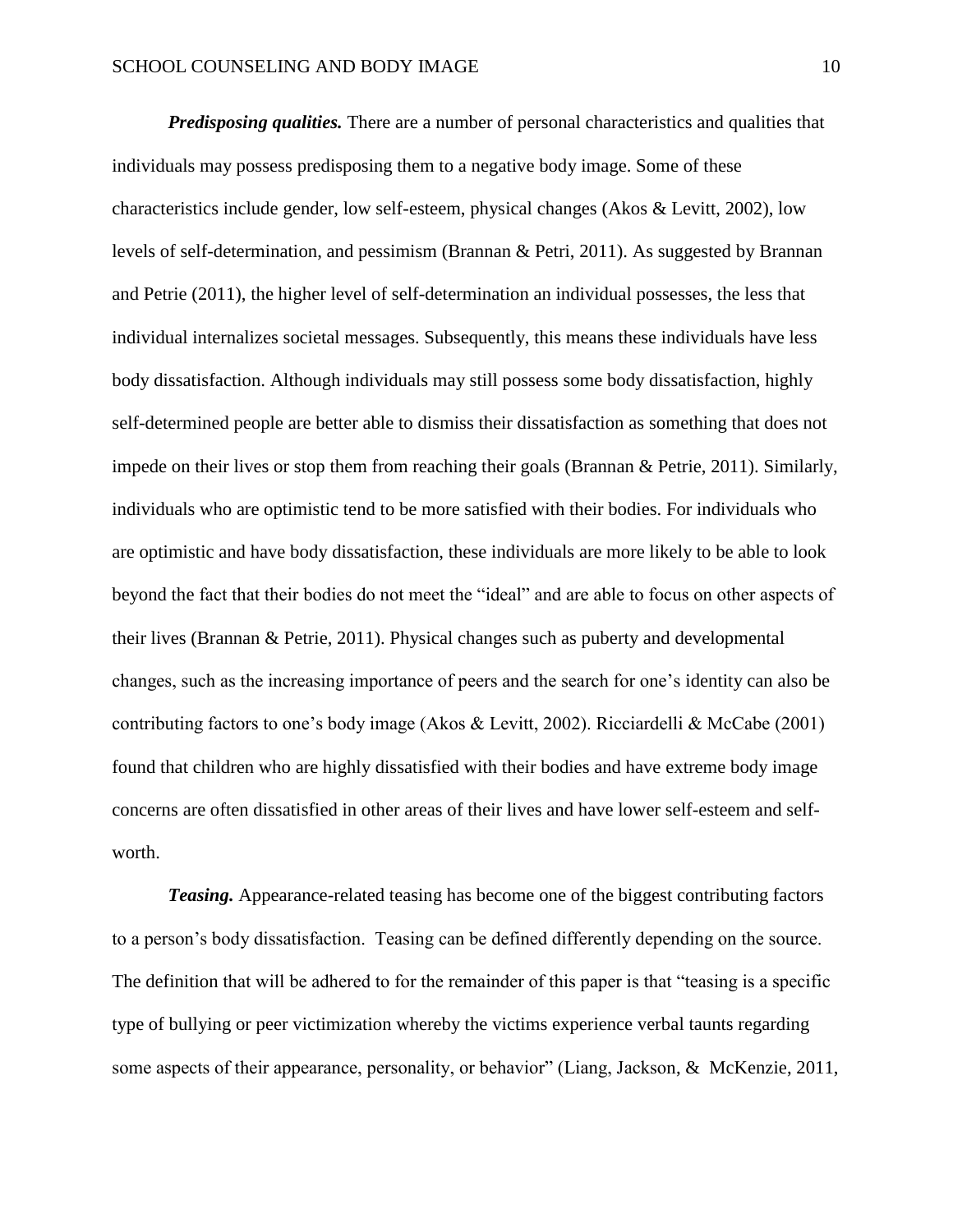p. 102). Kvalem et al. (2006) explained that teasing in childhood and adolescence tends to be very hostile, which can lead to very negative effects on the child. Teasing is often viewed as a threat to someone's identity, indicative of social rejection, and internalized by the person being teased (Kvalem et al., 2006). If children are continuously being picked on because of their appearance, then the children may eventually start to believe that the comments being made are true. Keery, Boutelle, van den Berg, and Thompson (2004) found that girls who were teased about weight had a greater risk of partaking in dieting behaviors or binge eating compared to girls who were not teased. Wolke and Sapouna (2008) shared that many young men became victims of bullying because they were physically weak as boys. Liang et al. (2011) reported that the most common focal points of appearance-related teasing were facial characteristics, weight, shape, and heaviness. Many young men with muscle dysmorphia were bullied or teased about their size when they were children. Because of this, these men may take up bodybuilding or weightlifting as a way of compensating for what they were lacking as children (Wolke & Sapouna, 2008). Appearance-related teasing is prevalent among family members as well as peers.

Family members have been found to be the worst offenders when it comes to teasing based on a child's appearance (Cash, 1995). Keery et al. (2005) reported that one-fourth of middle school girls are teased by a parent and approximately one-third are teased by at least one of their siblings about their appearance. Cash (1995) explained that in families where either the mother or the father teased their children about appearance-related issues, the odds increased that at least one sibling would also tease that child. It is most often the older sibling doing the teasing of a younger sibling (Cash, 1995). Older brothers tend to be the most frequent source of teasing when a sibling is doing the teasing (Keery et al., 2005).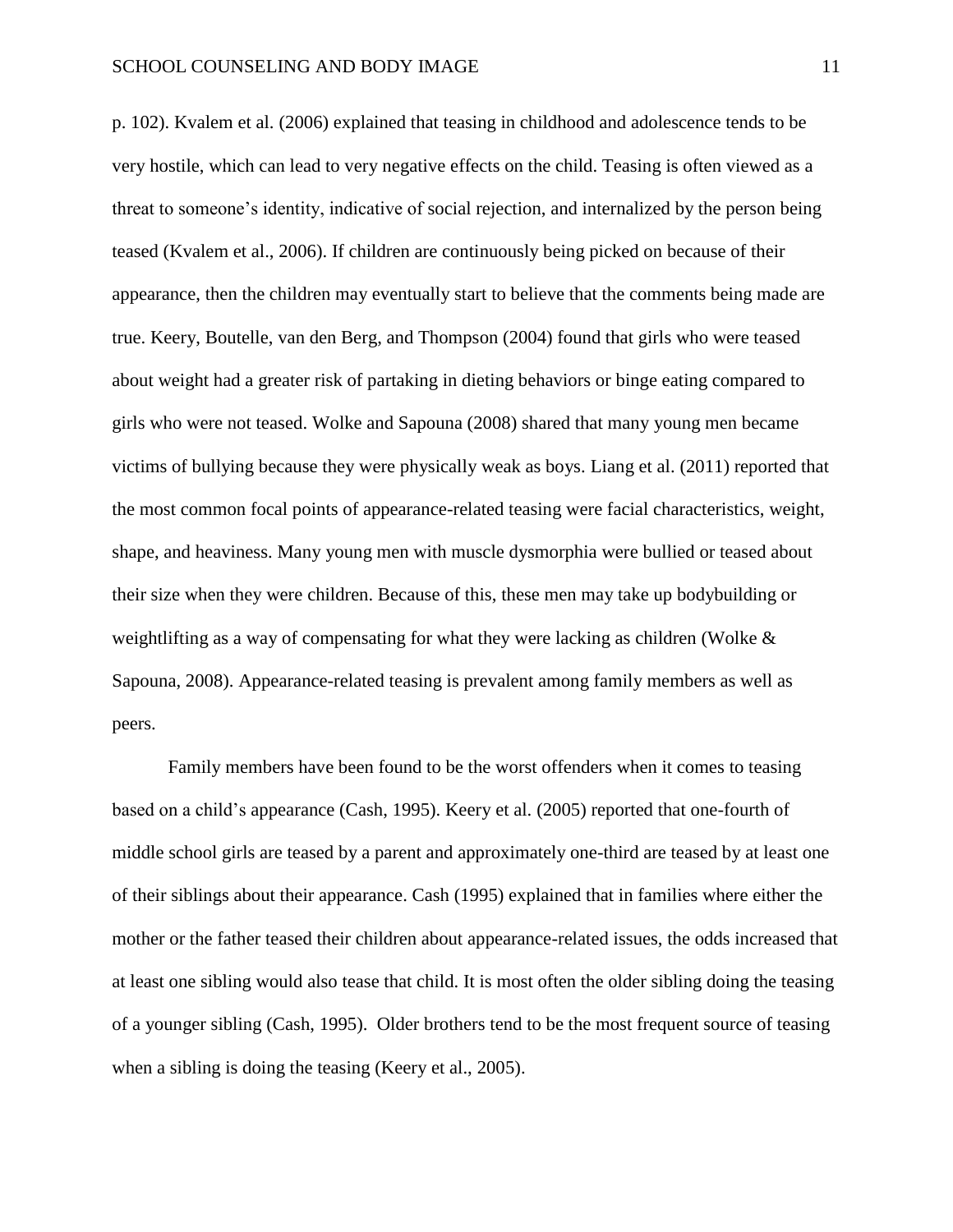Peers have been found to be the second worst offenders when it comes to teasing based on appearance (Cash, 1995). Kvalem et al. (2006) found a connection between appearancerelated teasing and negative comments during childhood and body dissatisfaction later on in life. This means that an individual who is teased as a child could have lifelong body image effects because of the teasing. Kvalem et al. (2006) also explained that women who are introverted tend to view their bodies and appearance more negatively than women who are extroverted as a result of frequent negative reminders about their appearance as a child.

*Family and peer influences.* The people that individuals are surrounded by on a day-today basis tend to be the ones that impact the young people's thoughts, feelings, beliefs, and attitudes the most. These people tend to include the young person's peers at school or group of friends and the child's family members. Many of the attitudes and behaviors that children and adolescents exhibit are modeled by their parents, but especially their mothers. Parental influence is one of the leading contributing factors to a person's body dissatisfaction. Maternal modeling is behavior that is displayed by the mother and then observed by the child. Cooley, Toray, Wang, and Valdez (2007) also reported that the mothers' perceptions of their daughters can be a variable in the body dissatisfaction of the daughters. These perceptions can lead to mothers encouraging daughters to change something about their physical appearance. The idea of maternal perceptions is related to the feedback that mothers give their daughters about their appearance. According to Cooley et al. (2007), negative comments and teasing directed at daughters from mothers as well as encouragement from mothers to diet have been associated with increased body image distress in daughters. Stanford and McCabe (2005) suggested that parents provide messages to their children through their own body change goals and strategies as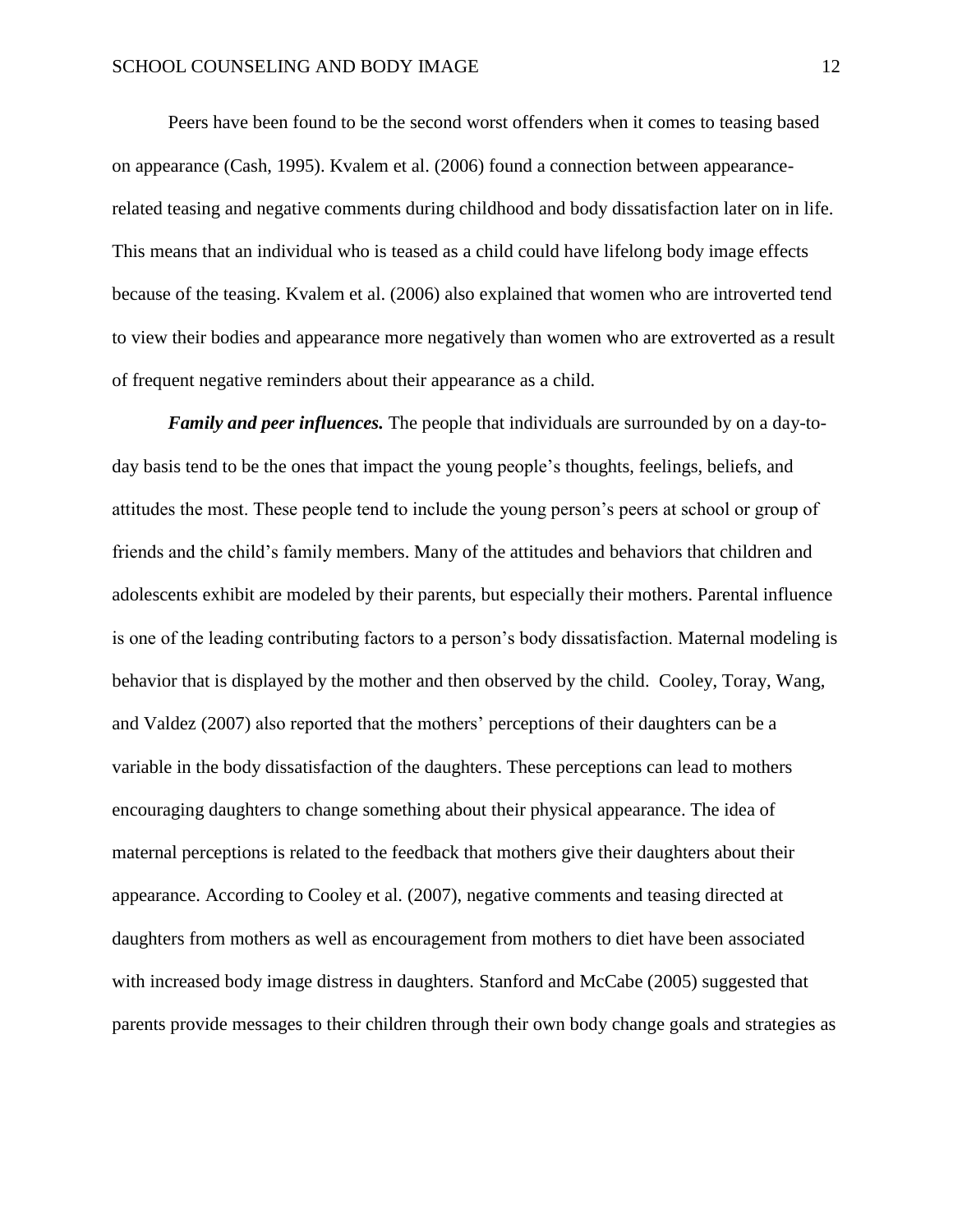well as weight loss behaviors. Parents have a powerful influence over their children, which they need to remember can be positive or negative (Cooley, Toray, Wang, & Valdez, 2007).

Peers also have a significant impact on children and adolescents. As stated by Hutchinson and Rapee (2006), young people place a great deal of importance on the qualities, beliefs, and behaviors of their peers. Cliques begin to form in schools and have a tendency to have a large impact, both positively and negatively, on the members of these groups. Hutchinson and Rapee (2006) found that adolescents tend to look similar to their friends based on appearance, interest, beliefs, attitudes, and behaviors. Adolescents have also been found to share similar risk-taking behaviors such as smoking, alcohol and drug use, delinquent behavior, as well as similarities with mutually valued body concerns and eating behaviors (Hutchinson & Rapee, 2006). Some research has found that "the process of peer influence appears to operate through direct messages and encouragement from peers rather than simply observing peer behavior" (Stanford  $\&$ McCabe, 2005, p. 106). On the other hand, other literature explained that "people tend to share greater similarity on observable attributes and behaviors, than on covert attitudes and beliefs" (Hutchinson & Rapee, 2006, p. 1572). Peer influence has been found to be affected by the ways that young people perceive acceptance by peers and interactions with peers. Girls who have friends encouraging them to lose weight have been a significant predictor of body image issues (Stanford & McCabe, 2005). Similar evidence has been found with males and exercise behavior where male peers have a strong influence on this body change (Stanford & McCabe, 2005). These examples are indicative that same-sex modeling may be taking place among young people in the same peer groups. Hutchinson and Rapee (2006) found that young people tend to choose friends based on similar feelings and behaviors related to physical appearance. Girls who perceive that their friends discuss and engage in behaviors to change their physical appearance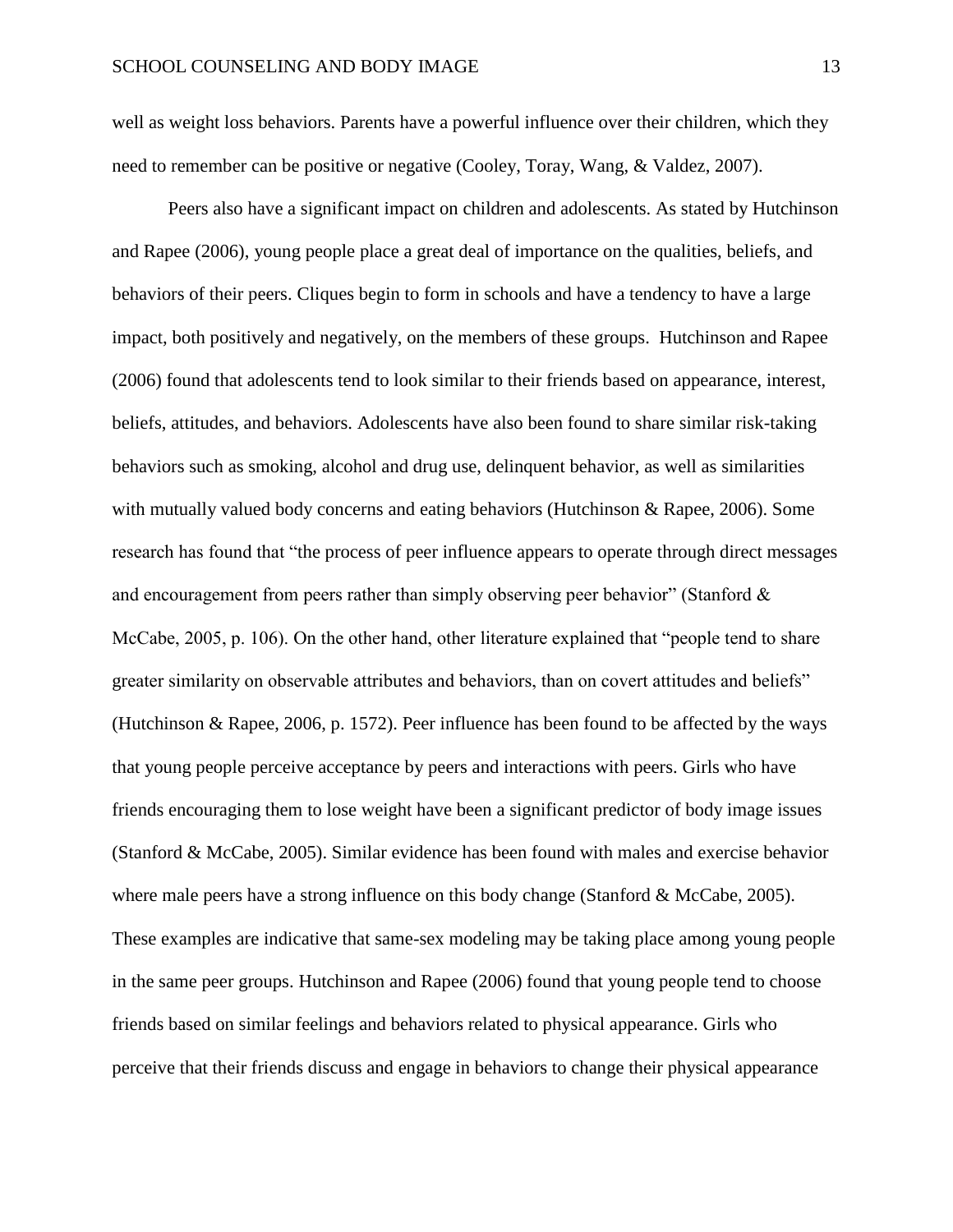and who view their friends as being important sources of influence in their lives are more likely to have a distorted view of their own body (Hutchinson & Rapee, 2006). Individuals with lowself esteem are more likely to negatively compare themselves to their peers, which produces negative emotional reactions (Brannan & Petrie, 2011).

*The impossible dream: Societal influence and the media.* Much of the literature has focused on the media and how it plays a role in the development of body image in young people. Swami, Taylor, and Carvalho (2011) argued that the media portrays unachievable ideals of physical attractiveness, thinness, and athleticism that have the potential of causing body dissatisfaction if people internalize the belief that they are not able to achieve those standards. In general, females tend to have the desire to decrease the size of their body and males have the desire to decrease fat levels and increase muscle size in order to achieve the ideals endorsed by society (Stanford & McCabe, 2005). Stout and Frame (2004) described society's preference toward mesomorphic or muscular males and a rejection of endomorphic or fat and ectomorphic or thin males. Swami et al. (2011) reported on the idea of celebrity worship or the "idolization of celebrities as role models" (p. 58). It is suggested that the desire to look like media icons may result in body image dissatisfaction when those ideals cannot be met (Swami, Taylor, & Carvalho, 2011).

*"Thin is going to win": A look at student athletes. A population that tends to be* predisposed to body dissatisfaction and weight related concerns is student athletes. De Bruin, Oudejans, Bakker, and Woertman (2011) illustrated the two types of body images athletes have, including the social body image and the athletic body image. The social body image refers to how individuals evaluate their bodies in the context of their daily life, whereas athletic body image refers to the internal image people have of their bodies in the athletic context (De Bruin,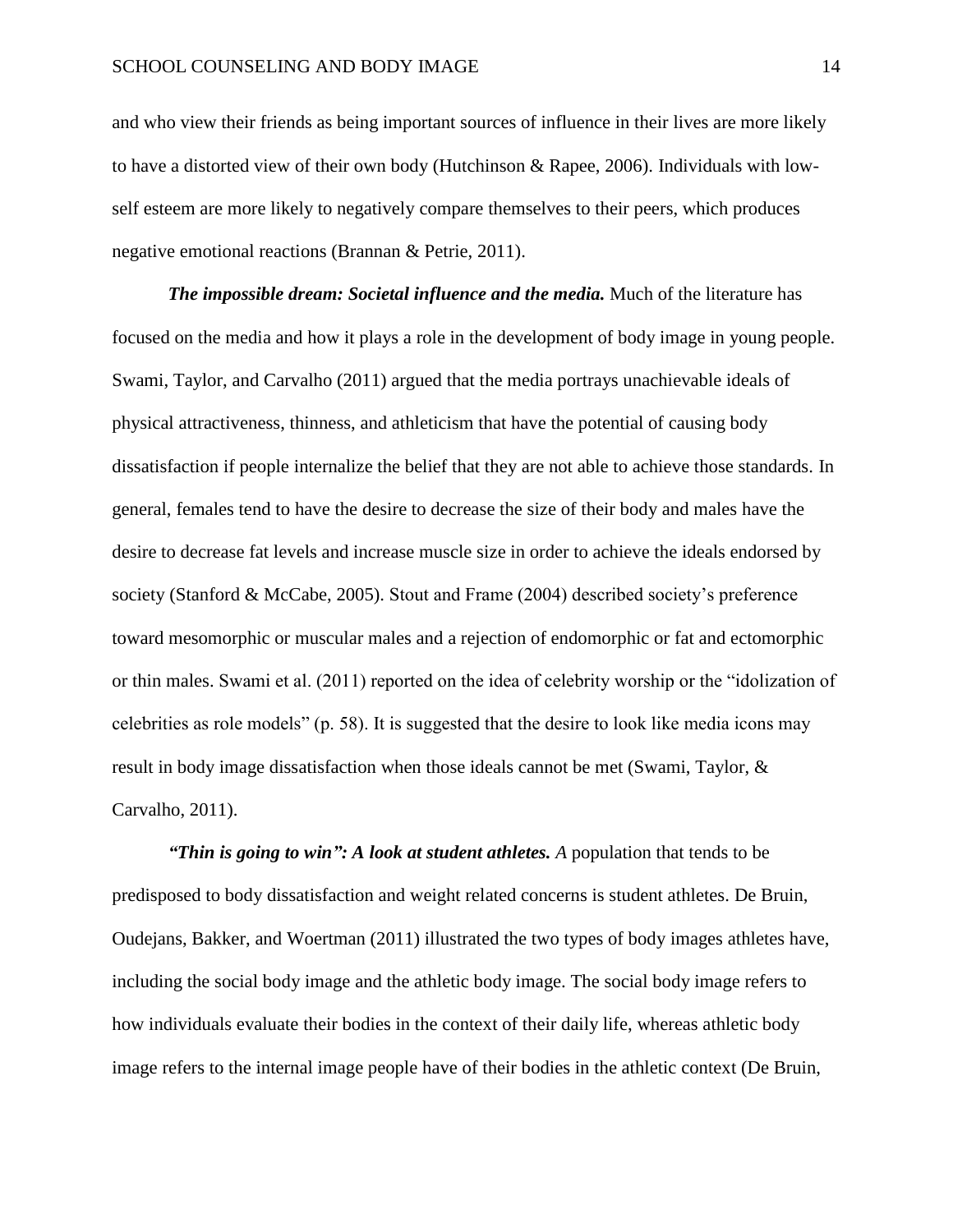Oudejans, Bakker, and Woertman, 2011). Given that many sports like figure skating, dance, track and field, gymnastics, and wrestling require a specific body type, a significant amount of pressure is placed on students participating in said sports. Manley et al. (2000) reported that the stresses to be thin and to perform at high standards within the athletic arena are one of the five risk factors that contribute to eating disorders. Some athletes who partake in weight cutting behaviors only do so to meet the demands of their sports rather than doing so because they have a negative view of their bodies (De Bruin et al., 2011) At times, athletic environments may create an experience where students fail, which creates more stress for the individuals (Omizo and Omizo, 1992). Francisco, Narciso, and Alarcão (2013) disclosed that athletic coaches are influential in the development of an individual's body image and eating behaviors. Student athletes are often the targets of critical comments pressuring them to control weight, perform at exceptional levels, and be thin (Francisco, Narciso, & Alarcão, 2013). The motivation for student athletes often changes from the societal ideal of "thin is beautiful" to the athletic ideal of "thin is going to win" (De Bruin et al., 2011).

#### **The Role of the School Counselor: Making a Difference by Addressing Body Image Issues**

Due to their gap in training, many school counselors believe that they are not equipped with the knowledge and skills to work with students on body image and related concerns in the school setting (Carney and Scott, 2012). Although school counselors should not be and are not trained to be the primary caregiver or therapist for someone who has an eating disorder, they continue to play a considerable role in addressing body image concerns as a preventative measure in schools. School counselors are able to detect body dissatisfaction as well as disordered eating issues in the early stages so intervention strategies can be put in place before the problems worsen (Carney & Scott, 2012).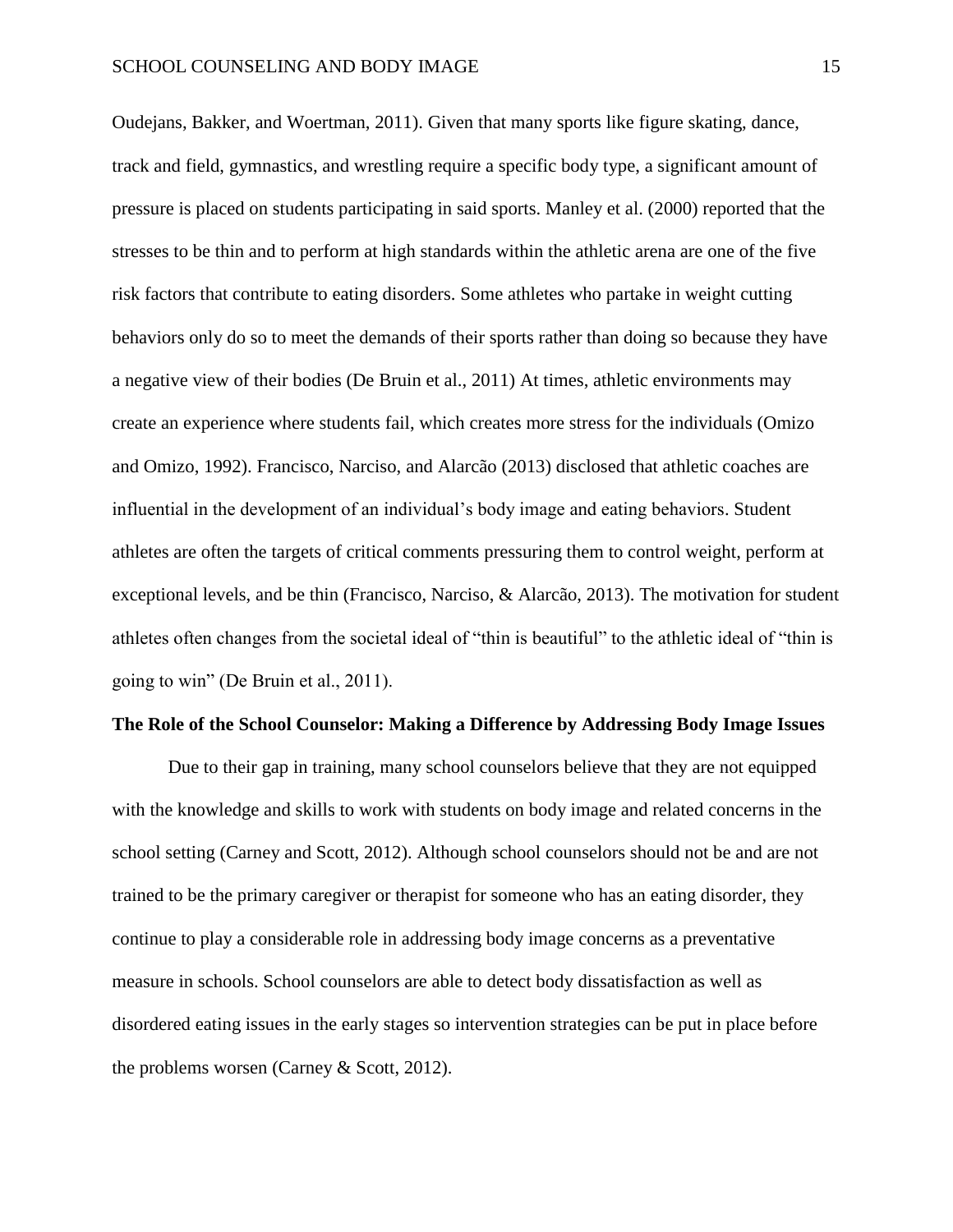The role of the school counselor in addressing body image issues in schools is significant. Effective school counselors utilize a number of different means to reach their students. As Carney and Scott (2012) pointed out, school counselors play a critical role in assessment, providing interventions and support, referring when needed, and providing follow-up services. Some of the roles of the school counselor are to promote healthy body images by raising awareness and providing small group and individual counseling. School counselors should also be prepared to provide parents with the appropriate knowledge about body image and their role in the development of their children's body images. School counselors need to be conscious of when they need to refer their students for outside help and provide necessary resources.

**Raising awareness and promoting a healthy body image.** One of the most important roles of school counselors in addressing body image concerns is raising awareness in the school. This awareness should not be focused on eating disorders, but rather on promoting healthy body images for all students. This awareness raising can be done in a number of ways and should be used as a preventative measure. Rhyne-Winkler and Hubbard (1994) pointed out that classroom guidance lessons on topics such as "body-esteem, locus of control, approval-seeking behavior, body image and nutrition, and perfectionism" could be utilized as a way of addressing these problem areas before they become issues of concern. Classroom guidance lessons are also a way of reaching a large group of students at once.

**Small group and individual counseling.** Small group and individual counseling sessions are alternate ways of meeting with students to discuss body image concerns. This could be done with students who are at-risk for having body dissatisfaction or with students who do have body image concerns to work through as a way to prevent the development of eating disorders. Topics could include self-esteem and building autonomy, body image, emotions associated with eating,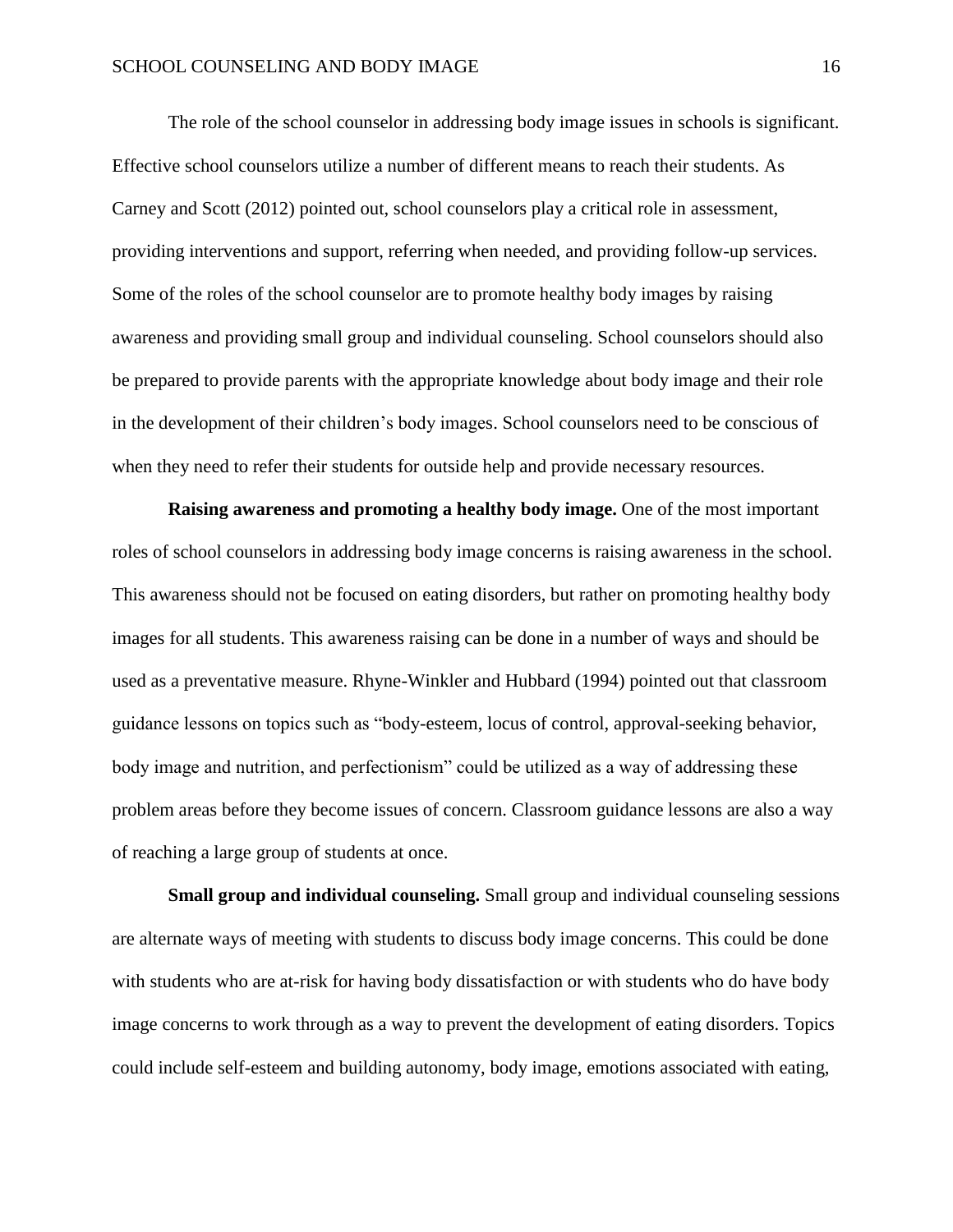as well as the importance of exercise and healthy eating (Rhyne-Winkler & Hubbard, 1994). As Omizo and Omizo (1992) pointed out, individuals will often turn to food as a way of coping with what is going on in their lives. School counselors should use their abilities to help students develop appropriate coping skills and provide students with the knowledge needed so that they are not turning to unhealthy ways of managing the difficult aspects of their lives.

**Parent education and staff training.** As part of the school counselor's role in addressing body image concerns in school, it is necessary to make sure parents and school staff are receiving the appropriate information regarding these issues. Like many school counselors, parents and teachers may not realize the level of impact that they have on the students they are around on a daily basis. As O'Dea and Abraham (2000) pointed out, it is necessary for parents and staff to develop appropriate personal attitudes about eating behaviors. Teachers and parents have an opportunity to provide positive role modeling, social support, and normative eating and exercising practices to the students that they work with (Yager and O'Dea, 2005). Rhyne-Winkler and Hubbard (1994) suggested conducting staff and teacher in-service trainings on topics relevant to body image and eating disorders to reinforce professional development amongst school personnel.

**Eating disorder referrals.** For most school counselors, diagnosing and treating a student for an eating disorder would be outside their scope of practice. School counselors should be aware of their competency level in regard to body image, disordered eating, and eating disorders and be prepared to refer students and parents for other services if they are not knowledgeable in these areas. It is important to remember that no matter how many preventative programs or educational programs are put into place, there are still likely to be individuals who suffer from body dissatisfaction or an eating disorder. If a school counselor believes that a student has an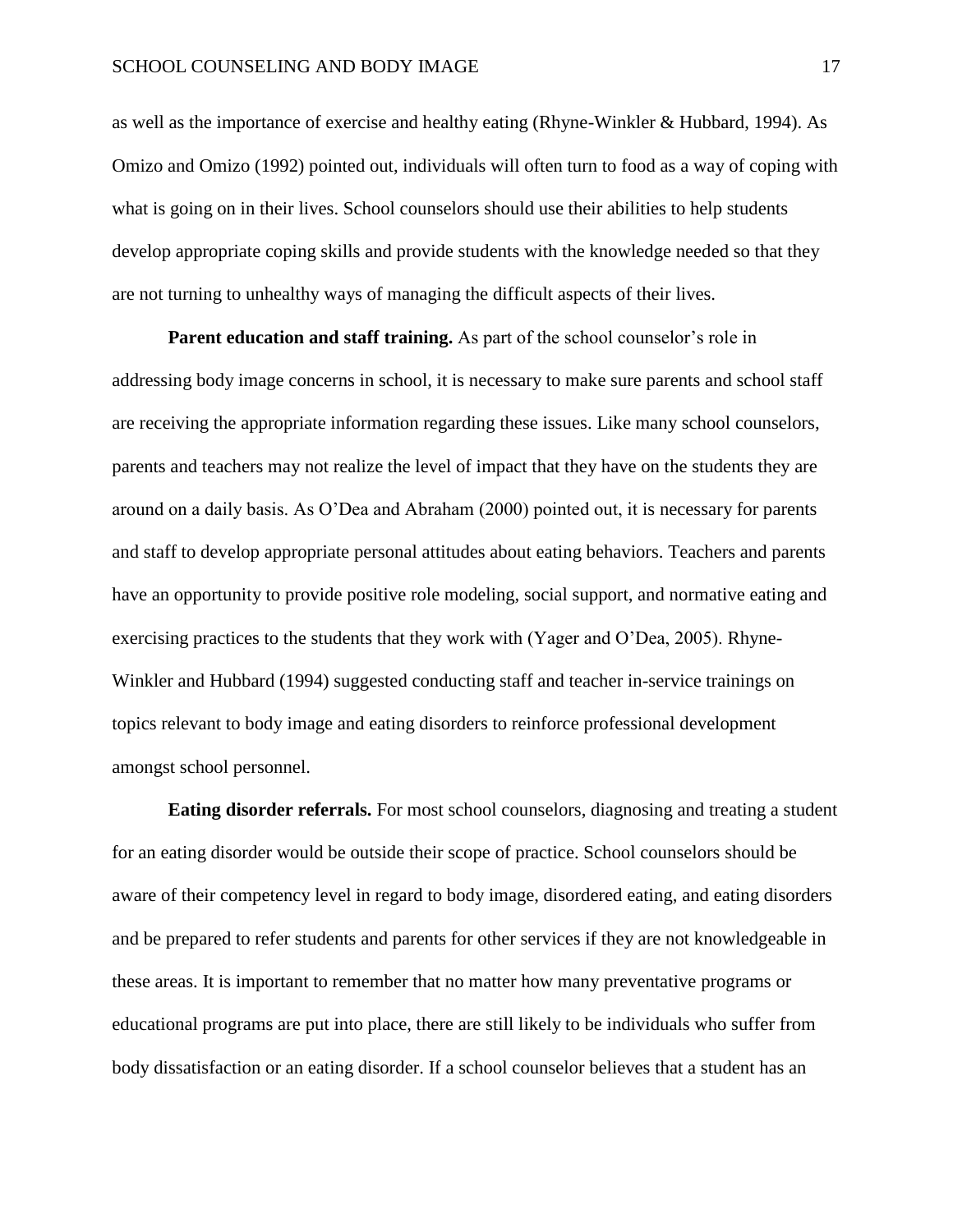eating disorder, it is important to approach the student in a caring way, exhibiting serious concern for his or her well-being (Manley et al., 2000). The school counselor should also encourage the students to be involved in contacting their parents (Carney & Scott, 2012). It is the role of the school counselor to act as the collaboration consultant by working with the student, parents, treating clinician, and physicians throughout the whole treatment process (Carney  $\&$ Scott, 2012). However, it is important to remember that the school counselor is not the primary means of treatment or therapy. If it is necessary for a student to miss an extended amount of school because of in-patient treatment, it is the school counselor's responsibility to make sure all necessary accommodations are made so that the student does not fall behind in classes (Carney & Scott, 2012). Follow-up meetings and continued communication with the student and other stakeholders will continue when the student returns to school (Carney & Scott, 2012).

#### **Prevention and Intervention Strategies in Schools**

It is necessary for school counselors to be aware of potential prevention and intervention strategies that can be used in schools to address issues related to body image and disordered eating. School counselors need to be aware of their scope of practice and ensure that they are not reaching beyond their level of competency when working with this particular population of students. The majority of strategies used in schools are psycho-educational in nature and focus on promoting uniqueness, positive self-esteem, and body image resiliency.

**Everybody's different and the body image resiliency model.** A number of educational programs have been implemented in schools as a precautionary measure. Many of these programs have utilized an information-giving approach, which has proven to be detrimental to students. Commonly, body dissatisfaction and eating disorder information is glamorized and seen as "normal" or less severe than it really is (O'Dea & Abraham, 2000). When using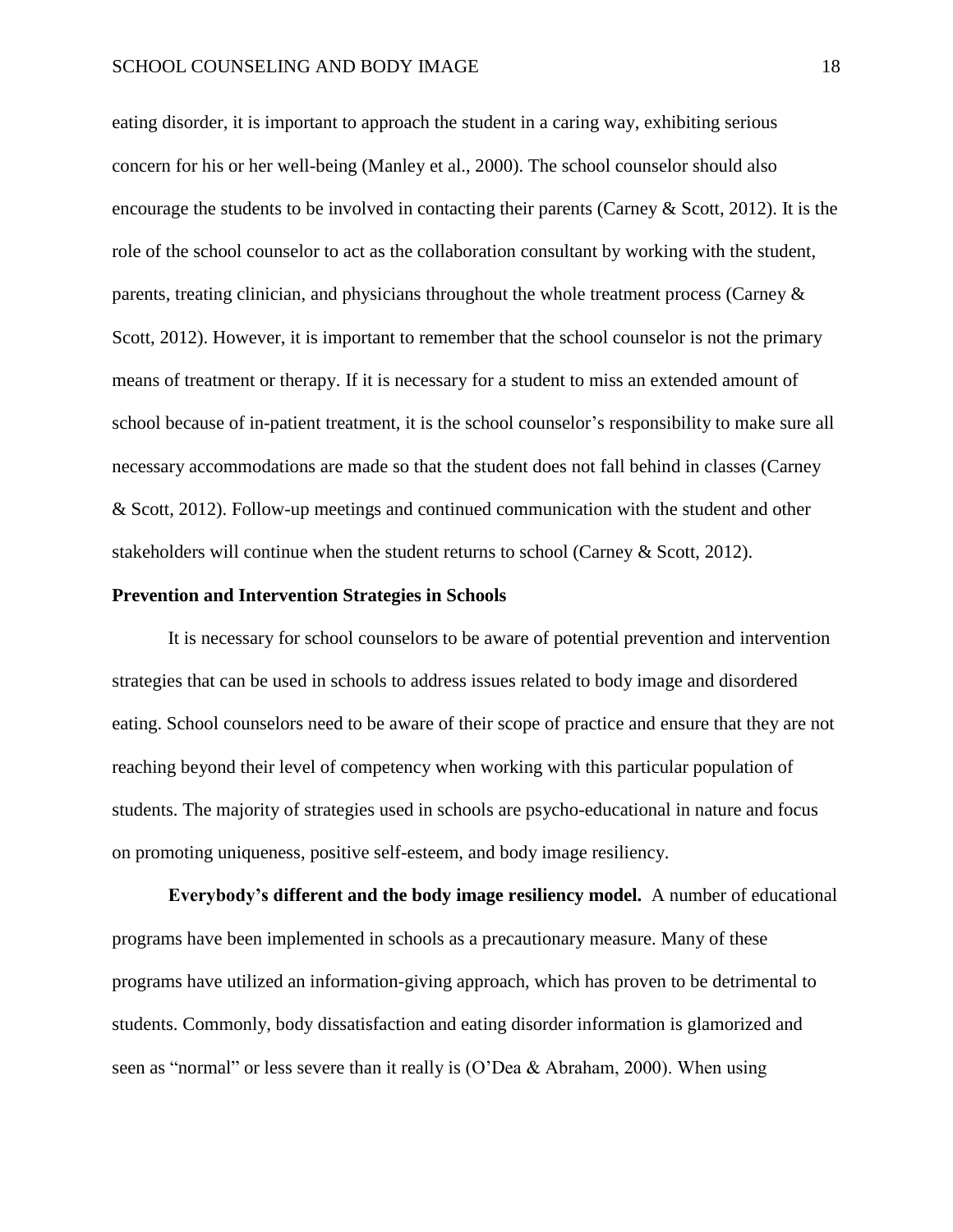preventative strategies, it is important to focus on protective factors of the individual and a holistic approach (Choate, 2007).

There are two educational approaches, in particular, that focus on the person as a whole and concentrate on the protective factors rather than the factors that may put individuals at risk for increasing their body dissatisfaction or the likelihood of getting an eating disorder. O'Dea and Abraham (2000) discussed the "Everybody's Different" program as one which aims to improve body image by building or increasing general self-esteem of everyone within a classroom. Similar to the "Everybody's Different" approach, the Body Image Resiliency Model centers its attention on increasing the five protective factors every individual has; including, family and peer support, gender role satisfaction, global and physical self-esteem, coping strategies and critical thinking skills, and holistic wellness and balance (Choate, 2007).

Topics discussed in the "Everybody's Different" lessons include: dealing with stress, building a positive sense of self, stereotypes in our society, positive self-evaluation, involving significant others, relationship skills, and communication skills (O'Dea & Abraham, 2000). The Body Image Resiliency Model incorporates lessons on healthy relationships, dealing with gender stereotypes and learning to question societal norms, goal-setting, and promoting a well-balanced life (Choate, 2007). What both of these approaches and other similar programs have in common is self-empowerment. The majority of children and adolescents lack autonomy and do not have the skill set to advocate for themselves. One of the school counselor's largest roles in being advocates for the students they work with, but it is just as important to teach students to advocate for themselves. Programs such as these encourage individuals to focus on the positive features of their lives rather than the negative, unfavorable aspects.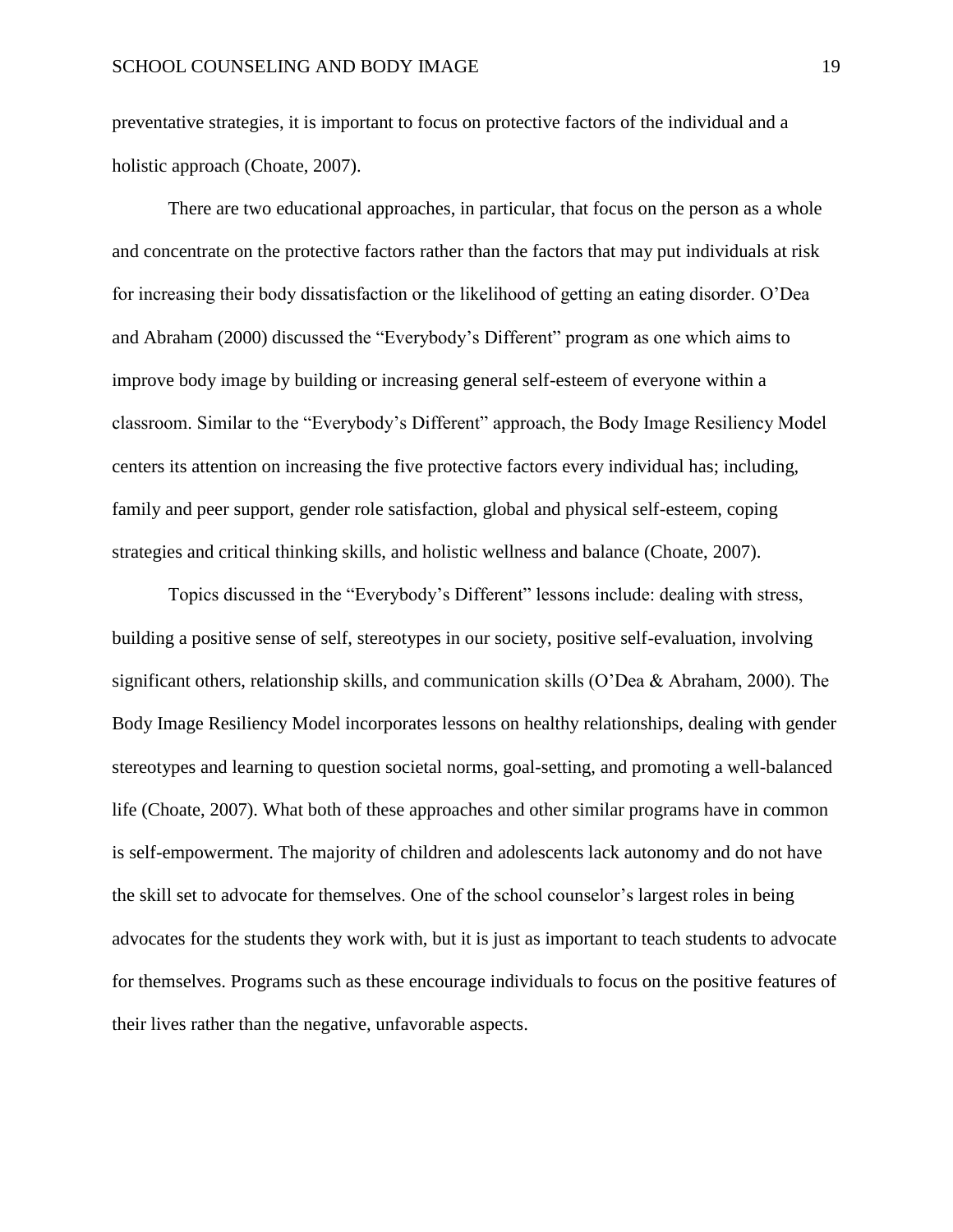**A theoretical perspective: Rational Emotive Behavior Therapy (REBT).** Much of what school counselors do is based on how they view the world or a theoretical perspective. When looking at what maintains body dissatisfaction or disordered eating behaviors, one theme that emerges is the idea of distorted thought patterns or irrational thinking. Rational Emotive Behavior Therapy, otherwise known as REBT, stems from the Cognitive Behaviorial Therapy approach. The basic premise of REBT is that "emotional disturbances emerge from faulty thinking about events rather than the events themselves" (Gonzalez, et al., 2004, p. 222). It is not about what happened in a given situation, but rather the individual's interpretation of why something happened. Stout and Frame (2004) suggested the use of REBT as a disputing intervention to confront the faulty thoughts individuals have in regard to their bodies and replace the faulty thoughts with new beliefs, consequently creating new feelings in the client.

Using REBT with children or adolescents is similar to using it with adults. Gonzalez, et al. (2004) shared that "goal-defeating behaviors and emotional consequences (C) result from and are mediated by an individual's faulty beliefs (B) about activating events (A)" (p. 223). An example of an activating event related to body image would be a mother criticizing her daughter about her weight. The faulty belief comes into play when the criticism continues. The child begins to internalize this idea and begins to think that she is not worthy of love and happiness because she is "fat". Cognitive distortions are a term used in Cognitive Behavioral Therapy to describe a faulty thought or irrational belief. An example of a goal-defeating behavior or consequence in this scenario is that the daughter begins to starve herself in order to lose weight and to please her mother. In order for a person to change their irrational beliefs, their cognitive distortions must be challenged. School counselors are able to use a technique often associated with REBT, called thought-stopping, as a way of helping their students reframe their thinking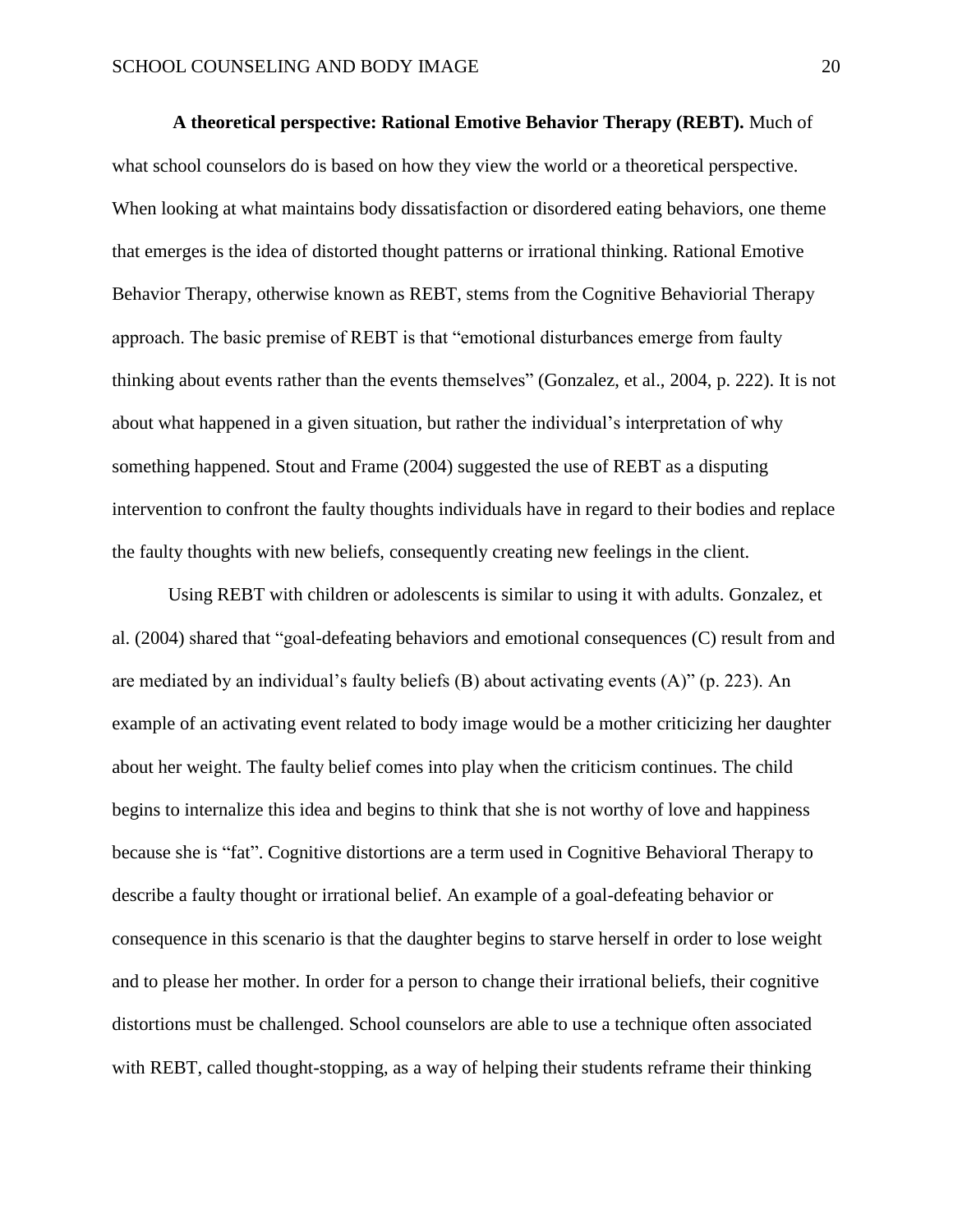into a more positive manner. Thought-stopping is a process in which the counselor teaches students how to reframe their distorted thought patterns.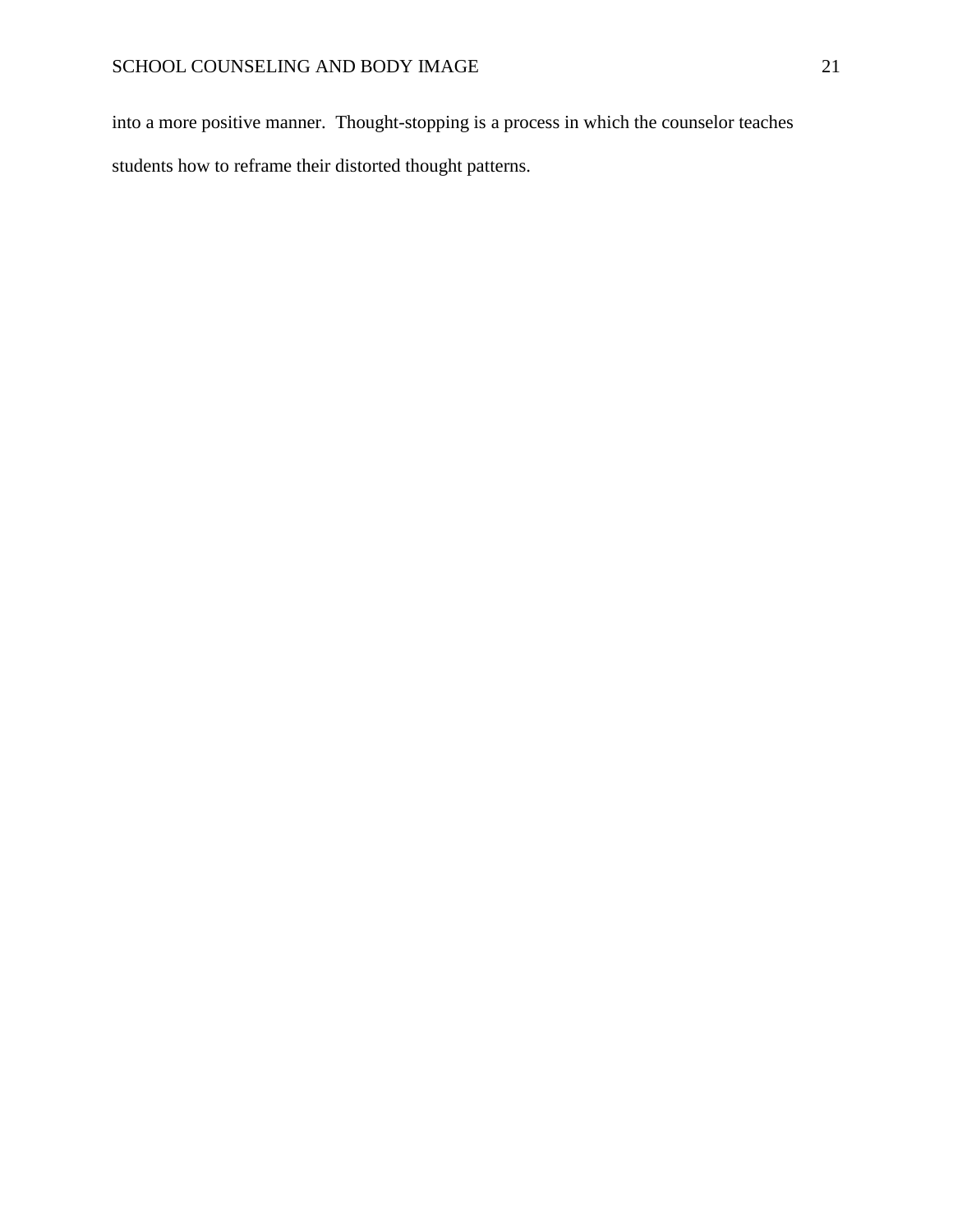#### **Conclusion**

Body image has become a prevalent issue within the school setting. If students do not receive the help that they need in this area, it can lead to a number of more serious issues such as eating disorders, low self-esteem, depression, or even death. Many school counselors do not feel they are knowledgeable enough on the topics of body dissatisfaction, disordered eating, and eating disorders. School counselors must be familiar with the different types of eating disorders such as anorexia nervosa and bulimia nervosa as well as muscle dysmorphia, which is a body image disorder with similar characteristics to eating disorders. School counselors must be aware of what factors contribute to an individual's body image and possible prevention strategies that can be implemented into schools at all educational levels. These prevention strategies include raising awareness amongst students, teachers, and parents as well as providing classroom guidance lessons and small group and individual counseling on topics promoting a healthy body image. Since body image disturbance and eating disorders can turn into serious issues, it is important to intervene as soon as possible. Unfortunately, preventative programming is not going to stop all individuals from having body dissatisfaction or from getting an eating disorder. Because of this, school counselors should understand how to intervene and when it is time to refer students for outside services. One of the main roles of the school counselor is to make sure the needs of all students are being met. In the case of body image disturbance and eating disorders, the difference between a mediocre school counselor and an exemplar school counselor could be the difference between life and death for the students they are serving.

#### **Limitations of Research**

As is true of all other research, this research has its own set of limitations. Although muscle dysmorphia was discussed as an example of how males are affected by body image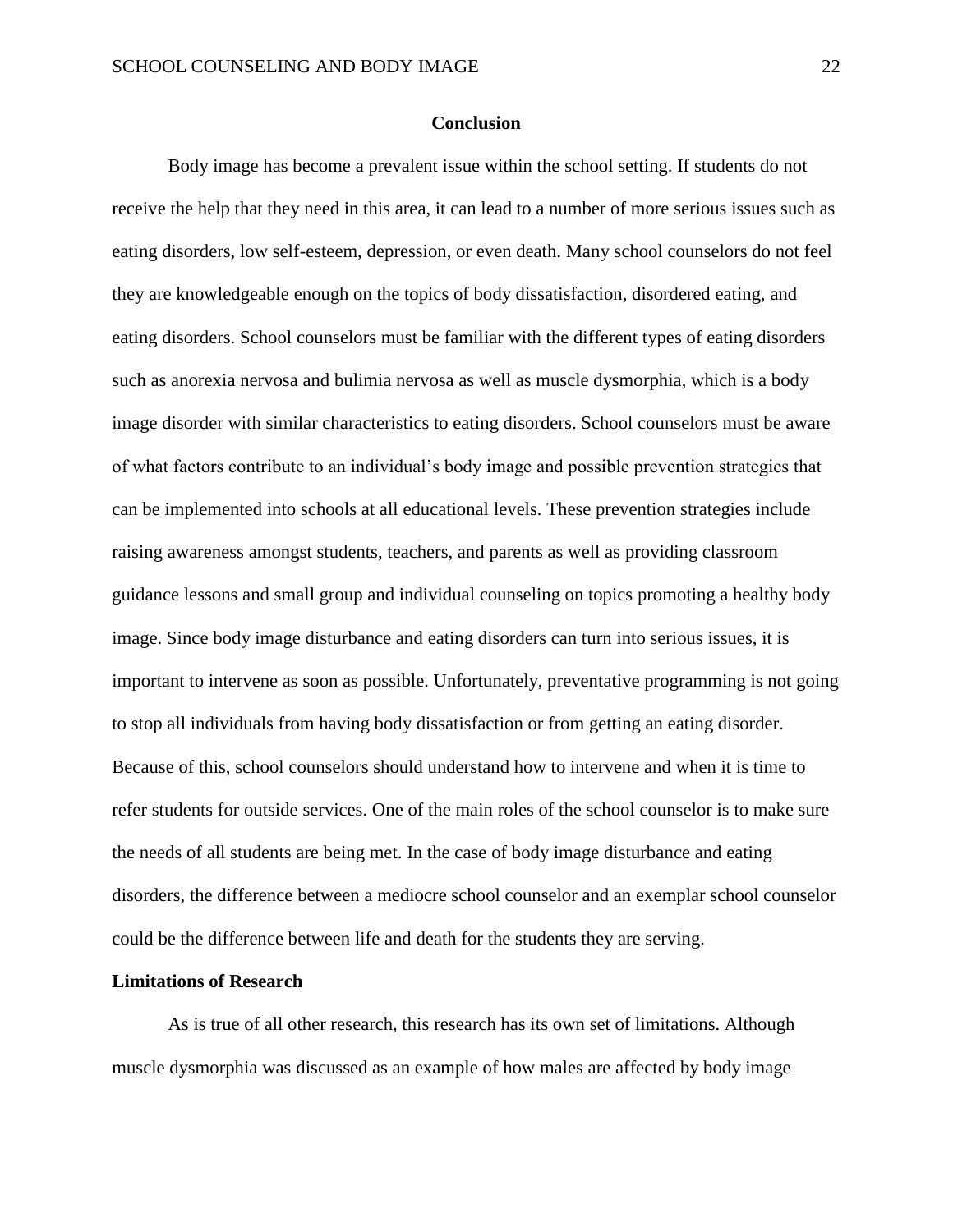issues as well as females, this paper did not discuss the prevalence rate of eating disorders among males. The majority of body image and eating disorder research today focuses on girls and women, but there are a significant number of boys and men who are affected by similar issues. Future research could look at what factors contribute to the body image of males specifically. It would also be interesting to look at the relationship between appearance-related teasing done by a father or mother to a son and what influence this would have on the child, if any. Another limitation of this research was that it did not cover other potential causes of eating disorders. While body image dissatisfaction is one of the main risk factors for developing an eating disorder, there are a number of other potential factors that may contribute to the onset as well. Future research could look closer at issues such as perfectionism, self-esteem, control, anxiety, and depression and the relationship they have with the onset of eating disorders among children and adolescents. Finally, this research looked mostly at what factors contribute to a person's negative body image. Future research could benefit from looking at what factors contribute to a person's positive body image and how school counselors can utilize these features to promote body image satisfaction in children and adolescents.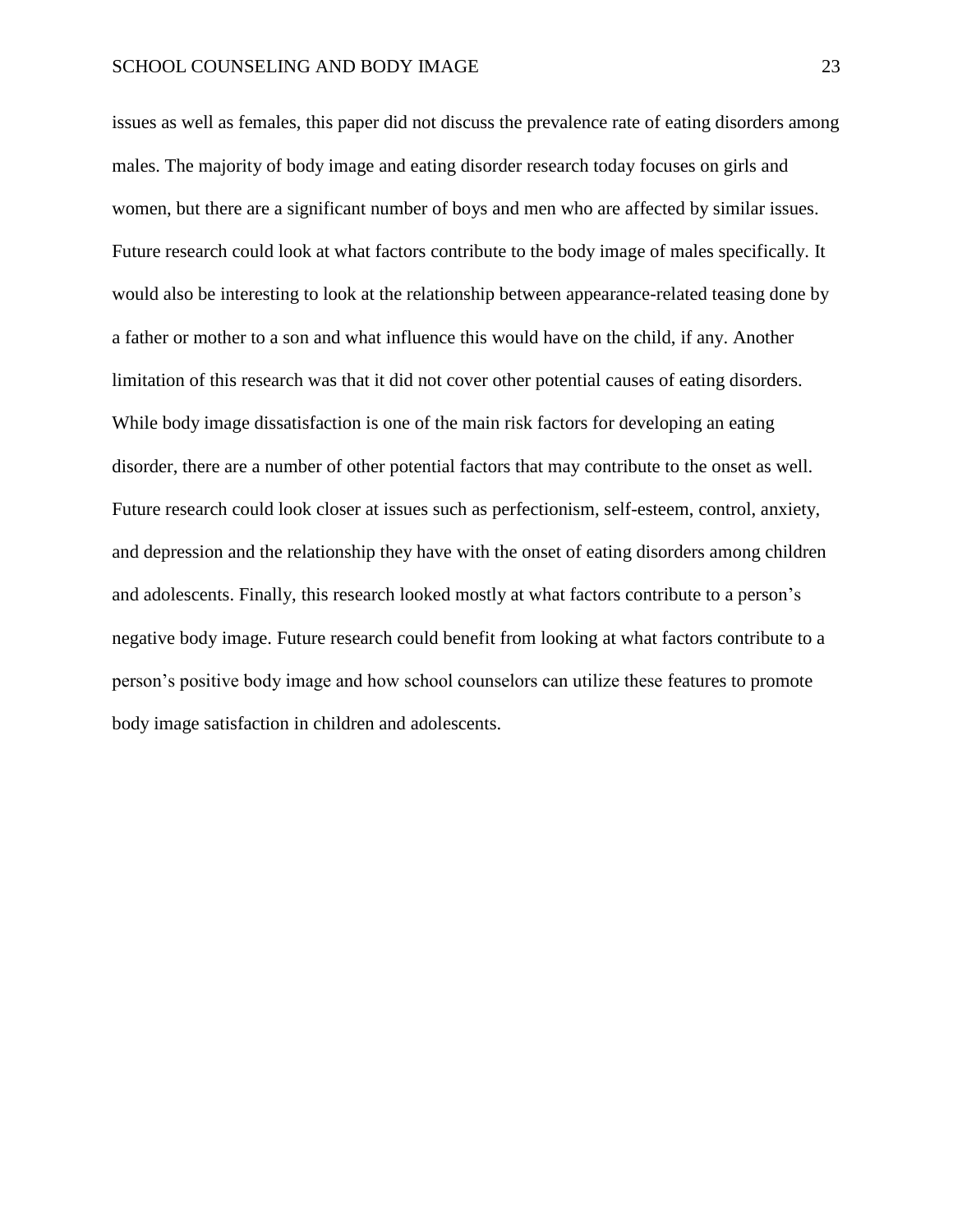#### **Author's Note**

Over the course of my education I have continually been intrigued by the causes of eating disorders. Most of this has to do with the fact that my best friend shared with me that she had bulimia nervosa since our junior year of high school. I was the first person that she felt comfortable sharing this with and at the time I did not know how to react. She began to receive the help that she needed for the remainder of the summer. Unfortunately, when we went off to college, she stopped her treatment. While her illness continued to get worse, she began pushing me farther and farther away. Because of how close our relationship was, there were many times I wondered whether it was my fault she started or how I had no idea that it was going on for so long. It truly puzzled me because in my opinion, she had everything.

I have been able to see first-hand what an eating disorder can do to an individual, a family, and a close group of friends. She is one of the biggest reasons that I am entering the field of counseling and why I chose this topic. As a school counselor, it is my goal to provide students with the necessary knowledge and coping skills to succeed in not only school, but life. The first step in reducing the incidence of eating disorders in children and adolescents is being familiar with the concerns associated with body image. Through my research I hope to raise awareness amongst my colleagues, especially the school counselors, to help others better understand what I did not know when I was first faced with this issue. That is, the complexity and severity of both body image dissatisfaction and eating disorders. I also hope that I am able to provide some insight for school counselors as to how to address body image concerns in schools as a way of preventing the future onset of eating disorders so that fewer people are forced to go through what I did with my friend from high school.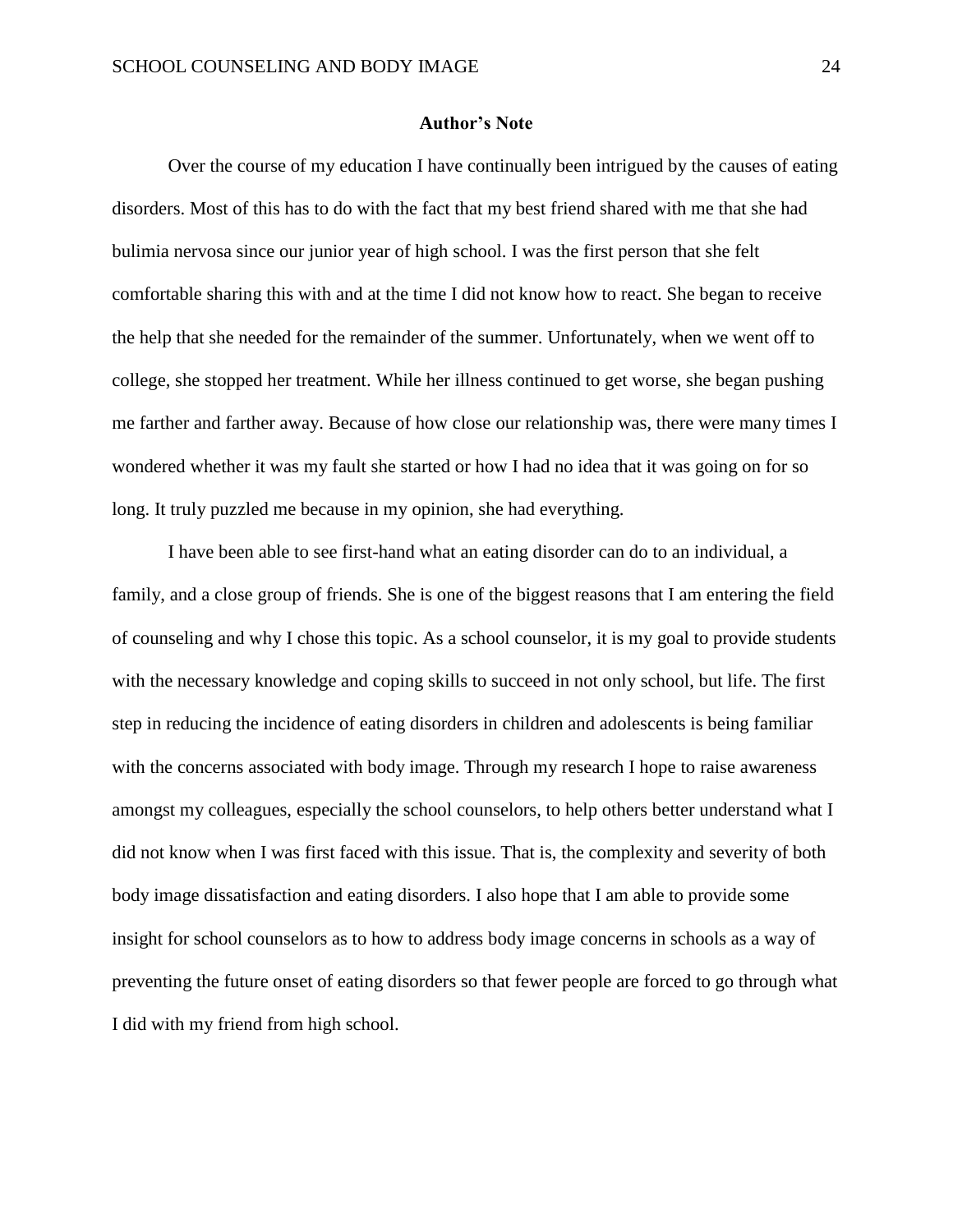At this time, I would like to acknowledge the people that have been supporting me through the successful completion of this work and my graduate school career. First, I would like to thank my capstone and academic advisor, Dr. Jo Hittner, for her continuous encouragement and support over the past three years. I truly appreciate the knowledge she has bestowed upon me and the growth she has challenged me to make throughout my time in the program. Second, I would like to thank my boyfriend, Jake, for always being willing to listen to me vent when things have been challenging and for understanding the importance of me completing my Master's Degree and pursuing a career in school counseling. Finally, I would like to express my deepest gratification to both of my parents without whom I would not be where I am today. Their unconditional love and everlasting support not only throughout my time in graduate school, but my entire life, is something for which I will be eternally grateful.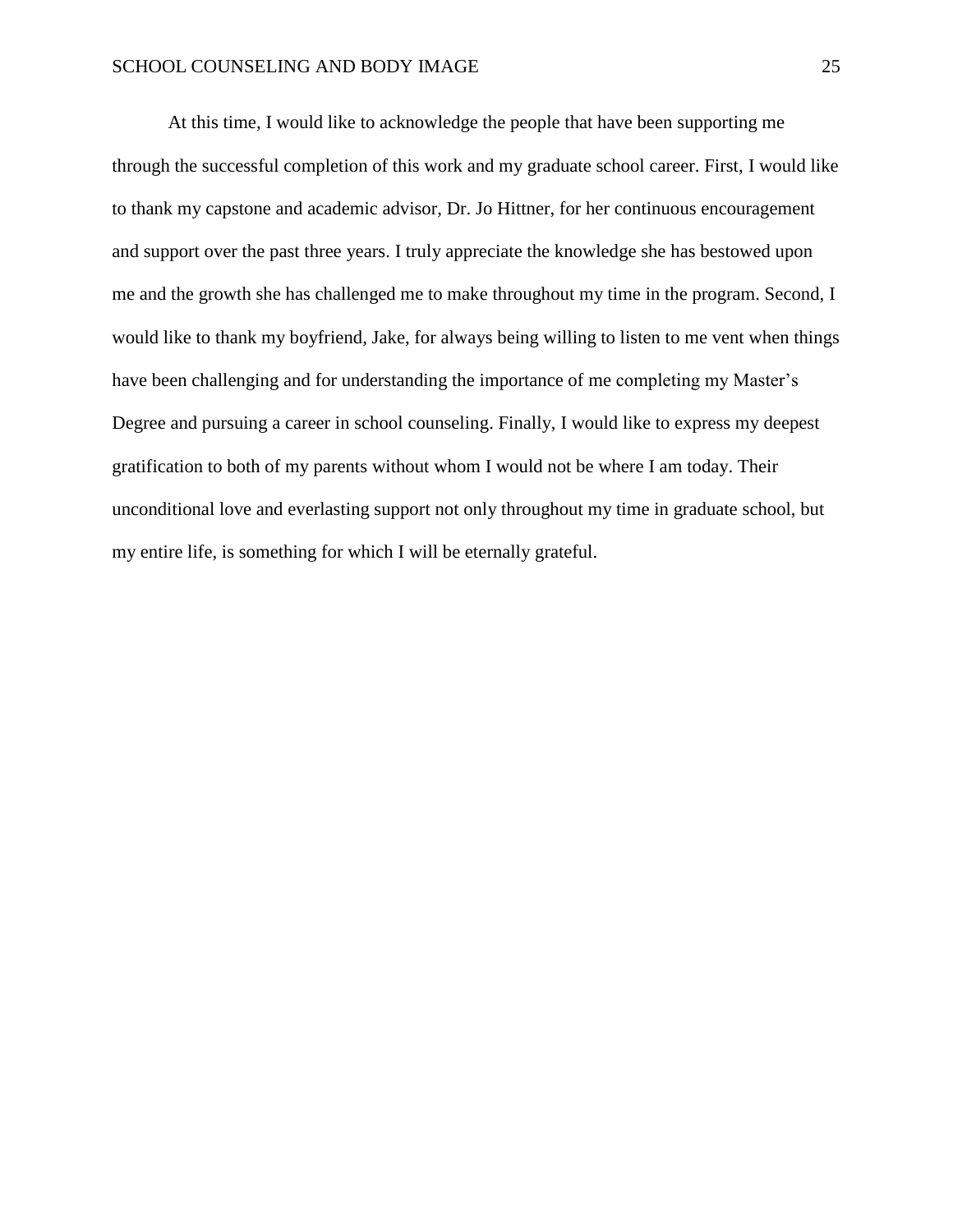#### **References**

- Akos, P., & Levitt, D. (2002). Promoting healthy body image in middle school. *Professional School Counseling*, *6*(2), 138-144.
- Bhatnagar, K. A., Wisniewski, L., Solomon, M., & Heinberg, L. (2013). Effectiveness and Feasibility of a Cognitive‐Behavioral group intervention for body image disturbance in women with eating disorders. *Journal of Clinical Psychology*, *69*(1), 1-13.
- Brannan, M. E., & Petrie, T. A. (2011). Psychological well-being and the body dissatisfaction–bulimic symptomatology relationship: An examination of moderators. *Eating Behaviors*, *12*(4), 233-241. doi:10.1016/j.eatbeh.2011.06.002
- Cafri, G., Olivardia, R., & Thompson, J. K. (2008). Symptom characteristics and psychiatric comorbidity among males with muscle dysmorphia. *Comprehensive Psychiatry*, *49*(4), 374-379.
- Carney, J., & Scott, H. (2012). Eating issues in schools: Detection, management, and consultation with allied professionals. *Journal of Counseling & Development*, *90*(3), 290-297. doi:10.1002/j.1556-6676.2012.00037.x
- Cash, T. (1995). Developmental teasing about physical appearance: Retrospective descriptions and relationships with body image. *Social Behavior and Personality, 23(*2), 123-129. doi:10.2224/sbp.1995.23.2.123
- Cooley, E., Toray, T., Wang, M. C., & Valdez, N. N. (2008). Maternal effects on daughters' eating pathology and body image. *Eating Behaviors*, *9*(1), 52-61.

De Bruin, A., Oudejans, R. D., Bakker, F. C., & Woertman, L. (2011). Contextual body image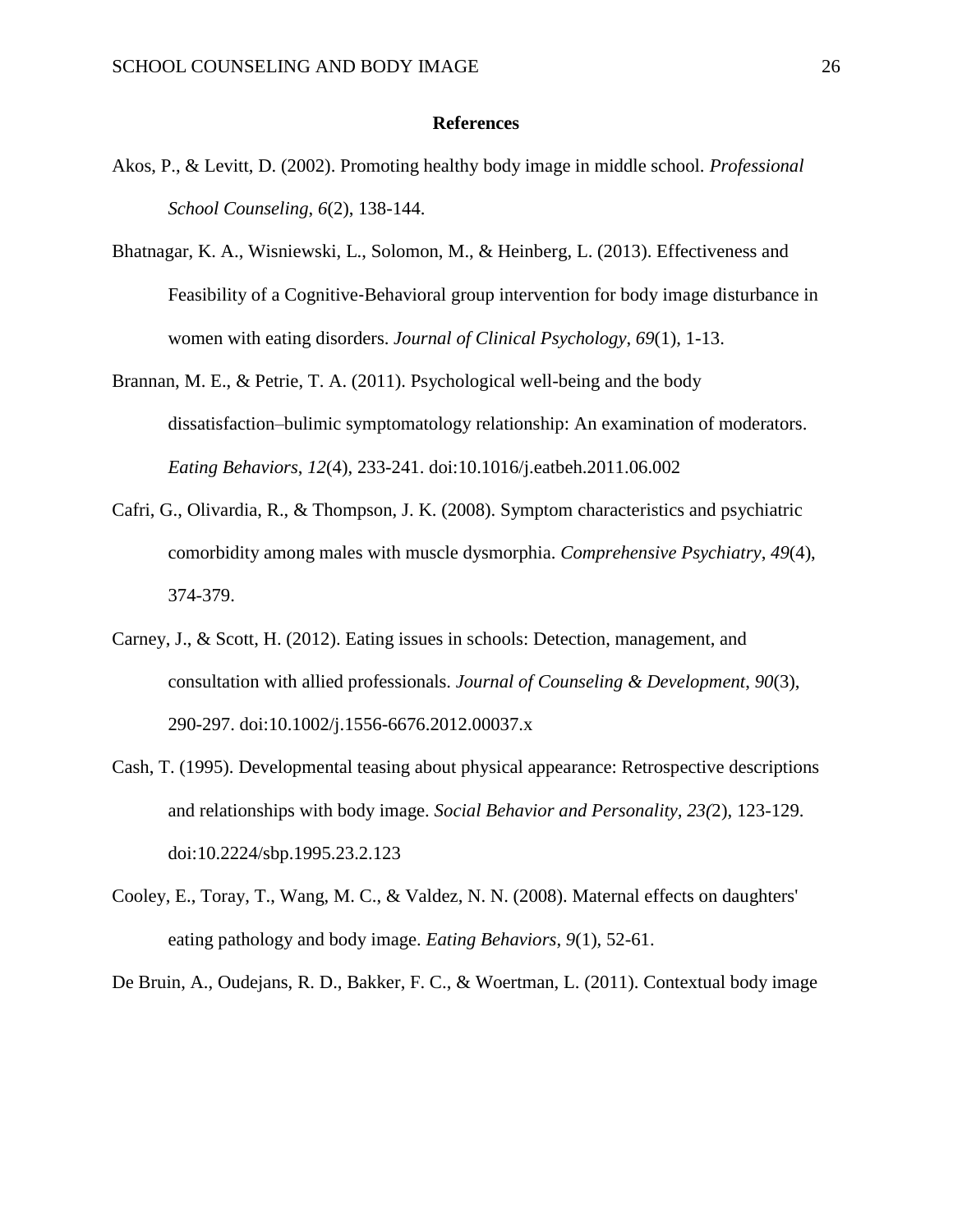and athletes' disordered eating: The contribution of athletic body image to disordered eating in high performance women athletes. *European Eating Disorders Review*, *19*(3), 201-215. doi:10.1002/erv.1112

- Francisco, R., Narciso, I., & Alarcão, M. (2013). Parental influences on elite aesthetic athletes' body image dissatisfaction and disordered eating. *Journal of Child & Family Studies*, *22*(8), 1082-1091. doi:10.1007/s10826-012-9670-5
- Gabel, K. A., & Kearney, K. (1998). Promoting reasonable perspectives of body weight: Issues for school counselors. *Professional School Counseling*, *1*(5), 32-35.
- Gonzalez, J. E., Nelson, J., Gutkin, T. B., Saunders, A., Galloway, A., & Shwery, C. S. (2004). Rational Emotive therapy with children and adolescents: A meta-analysis. *Journal of Emotional and Behavioral Disorders*, *12*(4), 222-235. doi:10.1177/10634266040120040301
- Grant, J. R., & Cash, T. F. (1996). Cognitive-behavioral body image therapy: Comparative efficacy of group and modest-contact treatments. *Behavior Therapy*, *26*(1), 69-84.
- Hill, M. L., Masuda, A., & Latzman, R. D. (2013). Body image flexibility as a protective factor against disordered eating behavior for women with lower body mass index. *Eating Behaviors*, *14*(3), 336-341. doi:10.1016/j.eatbeh.2013.06.003
- Hutchinson, D. M., & Rapee, R. M. (2007). Do friends share similar body image and eating problems? The role of social networks and peer influences in early adolescence. *Behaviour Research and Therapy*, *45*(7), 1557-1577. doi:10.1016/j.brat.2006.11.007
- Keery, H., Boutelle, K., van den Berg, P., & Thompson, J. (2005). The impact of appearance related teasing by family members. *Journal of Adolescent Health*, *37*(2), 120-127.

Kvalem, I. L., von Soest, T., Roald, H. E., & Skolleborg, K. C. (2006). The interplay of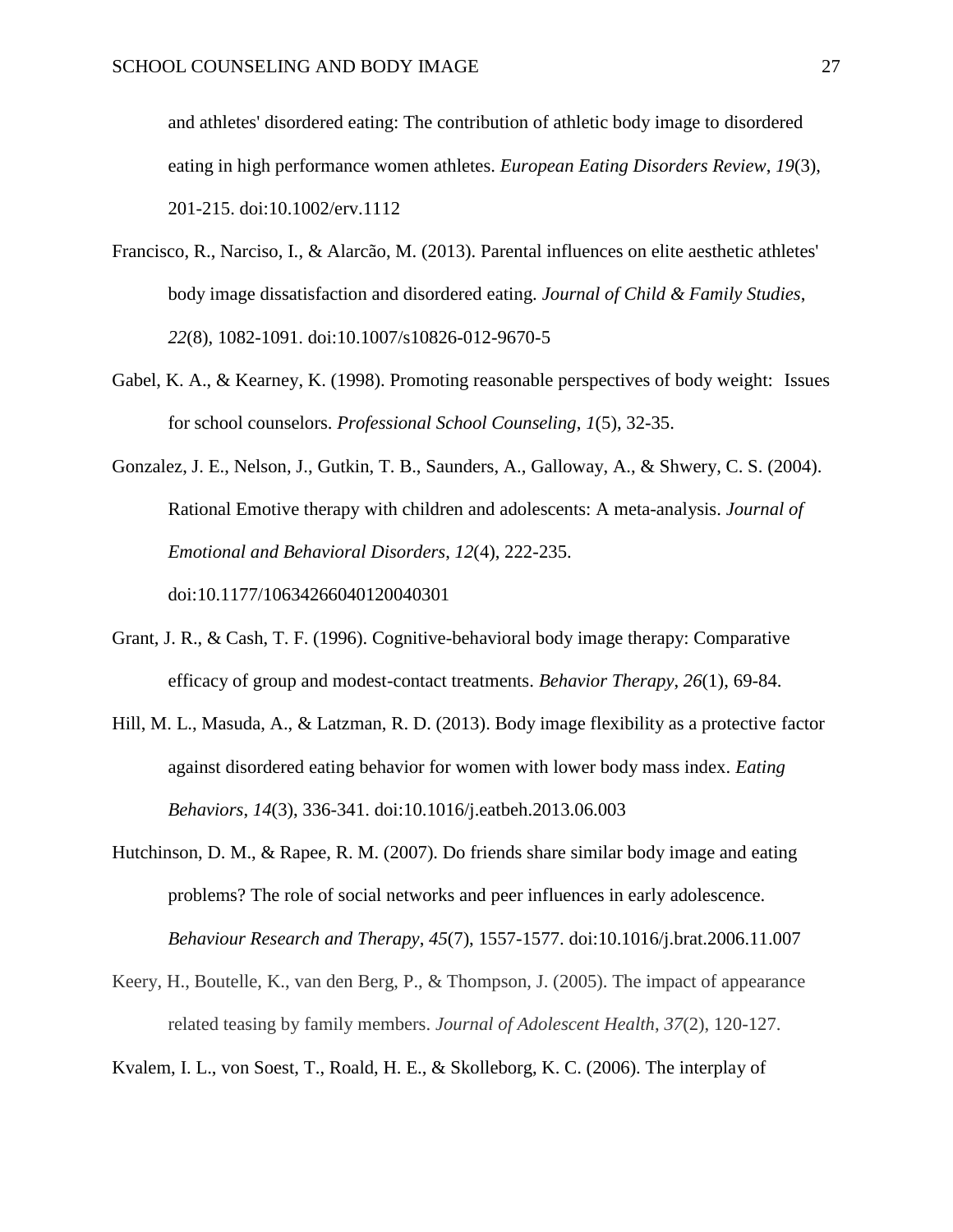personality and negative comments about appearance in predicting body image. *Body Image*, *3*(3), 263-273.

- Liang, V. X., Jackson, A. C., & McKenzie, V. L. (2011). The effects of teasing in childhood or adolescence on young adults' body image. *The Australian Educational and Developmental Psychologist*, *28*(2), 101-115. doi:10.1375/aedp.28.2.101
- Manley, R. S., Rickson, H., & Standeven, B. (2000). Children and adolescents with eating disorders: Strategies for teachers and school counselors. *Intervention in School & Clinic*, *35*(4), 228.
- Murray, S. B., Rieger, E., Hildebrandt, T., Karlov, L., Russell, J., Boon, E., & Touyz, S. W. (2012). A comparison of eating, exercise, shape, and weight related symptomatology in males with muscle dysmorphia and anorexia nervosa. *Body Image*, *9*(2), 193-200.
- Nassar, C. M., Hodges, P., & Ollendick, T. (1992). Self-concept, eating attitudes, and dietary patterns in young adolescent girls. *School Counselor*, *39*(5), 338-343.
- National Eating Disorders Association. (2012). What is body image?. Retrieved from http://www.nationaleatingdisorders.org/what-body-image.
- O'Dea, J. A., & Abraham, S. (2000). Improving the body image, eating attitudes, and behaviors of young male and female adolescents: A new educational approach that focuses on self esteem. *International Journal of Eating Disorders*, *28*(1), 43-57.

Omizo, S. A., & Omizo, M. M. (1992). Eating disorders: The school counselor's role. *School*

doi:10.1002/(SICI)1098-108X(200007)28:1<43::AID-EAT6>3.0.CO;2-D

*Counselor*, *39*(3), 217.

Rhyne-Winkler, M. C., & Hubbard, G. T. (1994). Eating attitudes and behavior: A school counseling program. *School Counselor*, *41*(3), 195-198.